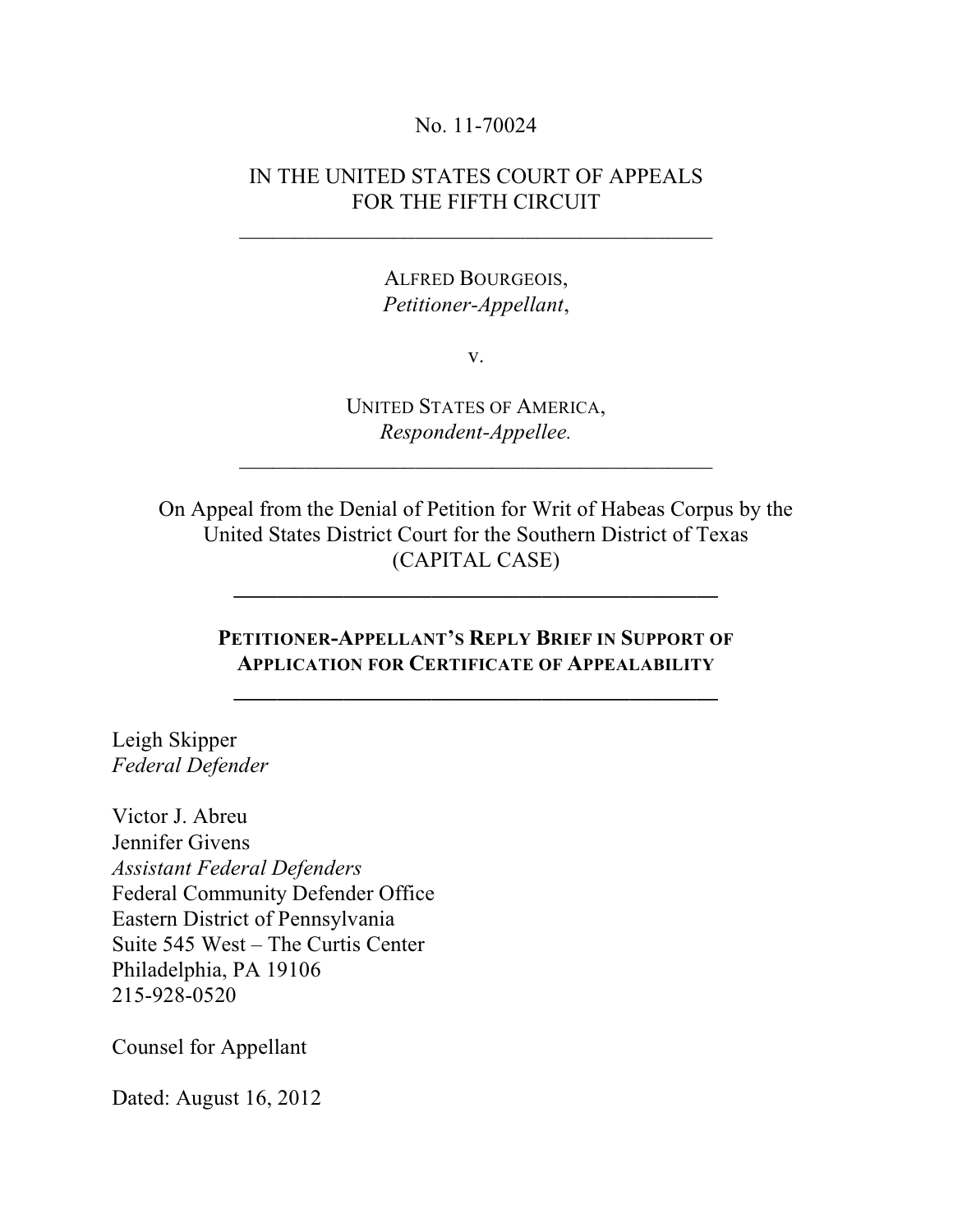# **Table of Contents**

| I.  |                                                | THE GOVERNMENT MISUNDERSTANDS THE APPROPRIATE LEGAL STANDARD<br>FOR ISSUANCE OF A CERTIFICATE OF APPEALABILITY. 1                                                                                                                                          |  |
|-----|------------------------------------------------|------------------------------------------------------------------------------------------------------------------------------------------------------------------------------------------------------------------------------------------------------------|--|
| II. | APPELLANT IS ENTITLED TO A COA ON ALL CLAIMS 3 |                                                                                                                                                                                                                                                            |  |
|     | Claim I.                                       | THIS COURT SHOULD GRANT A COA ON THE ISSUE OF<br>WHETHER THE DISTRICT COURT ERRED IN DISMISSING,<br>WITHOUT ALLOWING AN EVIDENTIARY HEARING, APPELLANT'S<br>CLAIM THAT TRIAL COUNSEL WAS INEFFECTIVE FOR FAILING<br>TO REASONABLY CHALLENGE JURISDICTION 3 |  |
|     | A.                                             | The Government Asks this Court to Apply the Incorrect                                                                                                                                                                                                      |  |
|     | B.                                             | The Government Ignores the Extent of Appellant's Proffer. 5                                                                                                                                                                                                |  |
|     | $C$ .                                          | The District Court's Improper Dismissal of Appellant's Expert                                                                                                                                                                                              |  |
|     | Claim II.                                      | THIS COURT SHOULD GRANT A COA ON THE ISSUE OF<br>WHETHER TRIAL COUNSEL WERE INEFFECTIVE FOR FAILING TO<br>PRESENT AVAILABLE EXPERT TESTIMONY TO REBUT THE<br><b>GOVERNMENT'S ASSERTION THAT JG1999 WAS SEXUALLY</b>                                        |  |
|     | A.                                             |                                                                                                                                                                                                                                                            |  |
|     |                                                | 1.                                                                                                                                                                                                                                                         |  |
|     |                                                | 2.                                                                                                                                                                                                                                                         |  |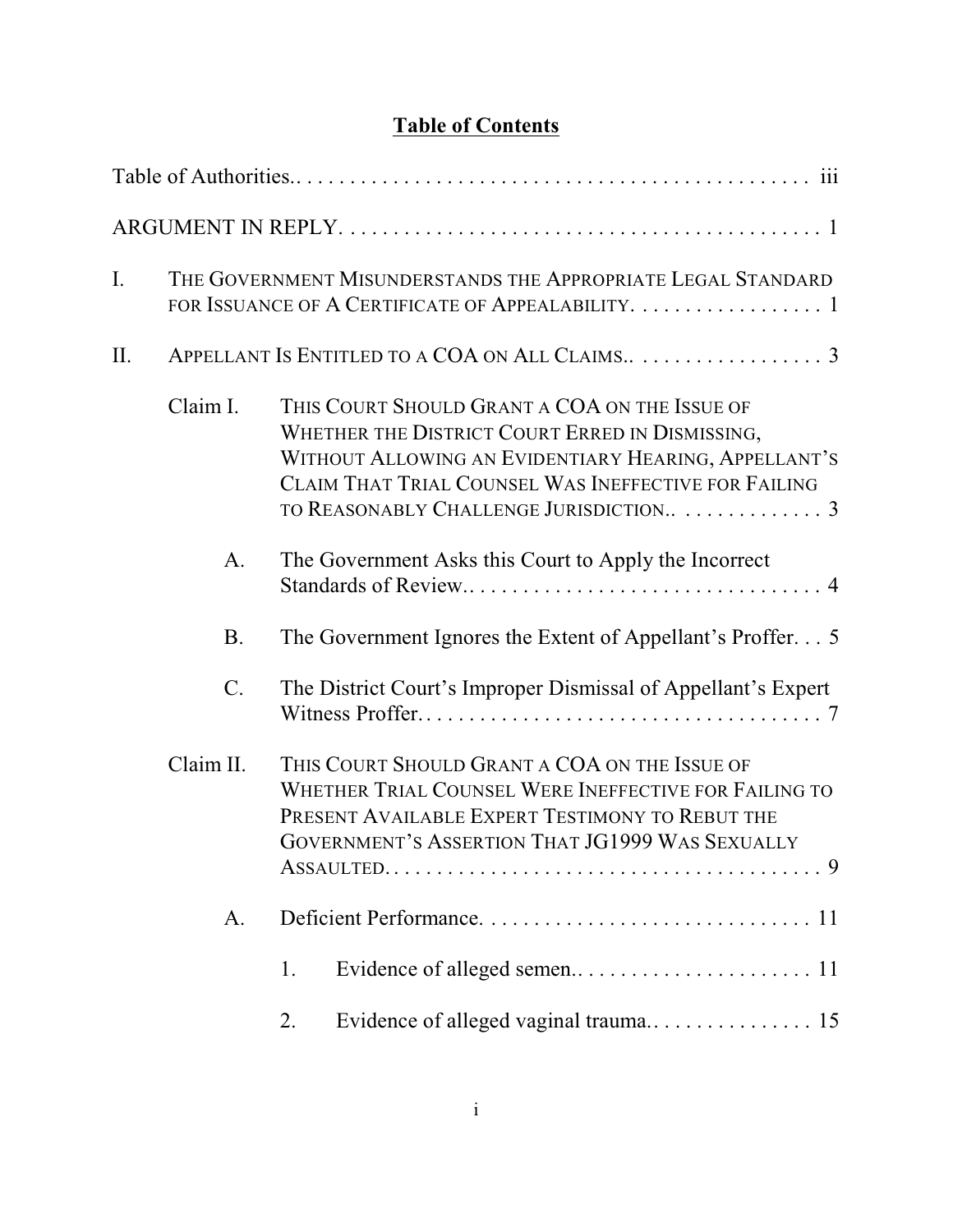| B.           |                                                                                                  |
|--------------|--------------------------------------------------------------------------------------------------|
| Claim III.   | THIS COURT SHOULD GRANT A COA ON THE ISSUE OF<br>WHETHER COUNSEL PROVIDED INEFFECTIVE ASSISTANCE |
| $\mathbf{A}$ |                                                                                                  |
| <b>B.</b>    |                                                                                                  |
|              |                                                                                                  |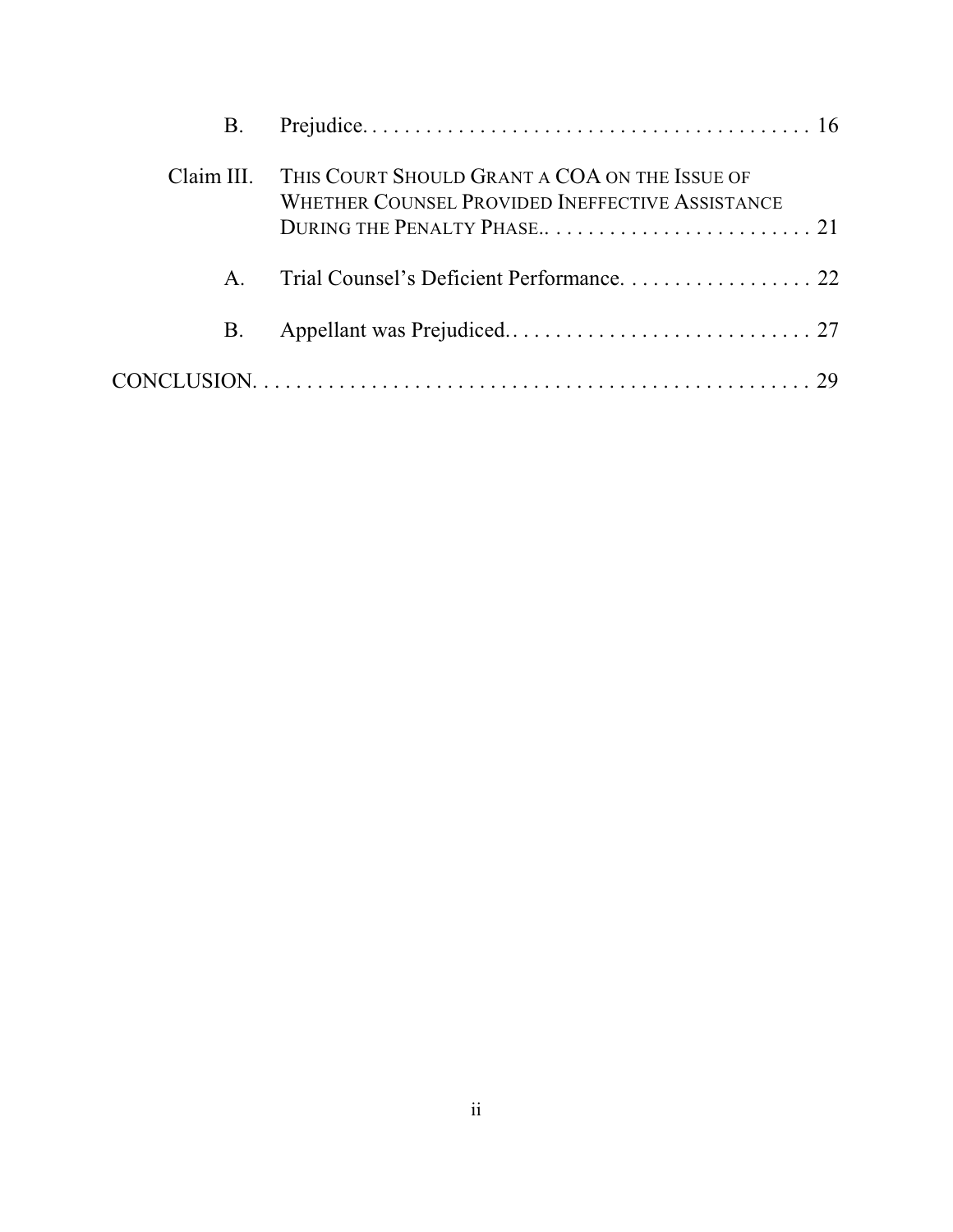# **Table of Authorities**

# **FEDERAL CASES**

| Garcia v. Quarterman, 257 Fed. Appx. 717, 723 (5th Cir. 2007). 19 |
|-------------------------------------------------------------------|
|                                                                   |
|                                                                   |
|                                                                   |
|                                                                   |
|                                                                   |
|                                                                   |
|                                                                   |
|                                                                   |
|                                                                   |
|                                                                   |
|                                                                   |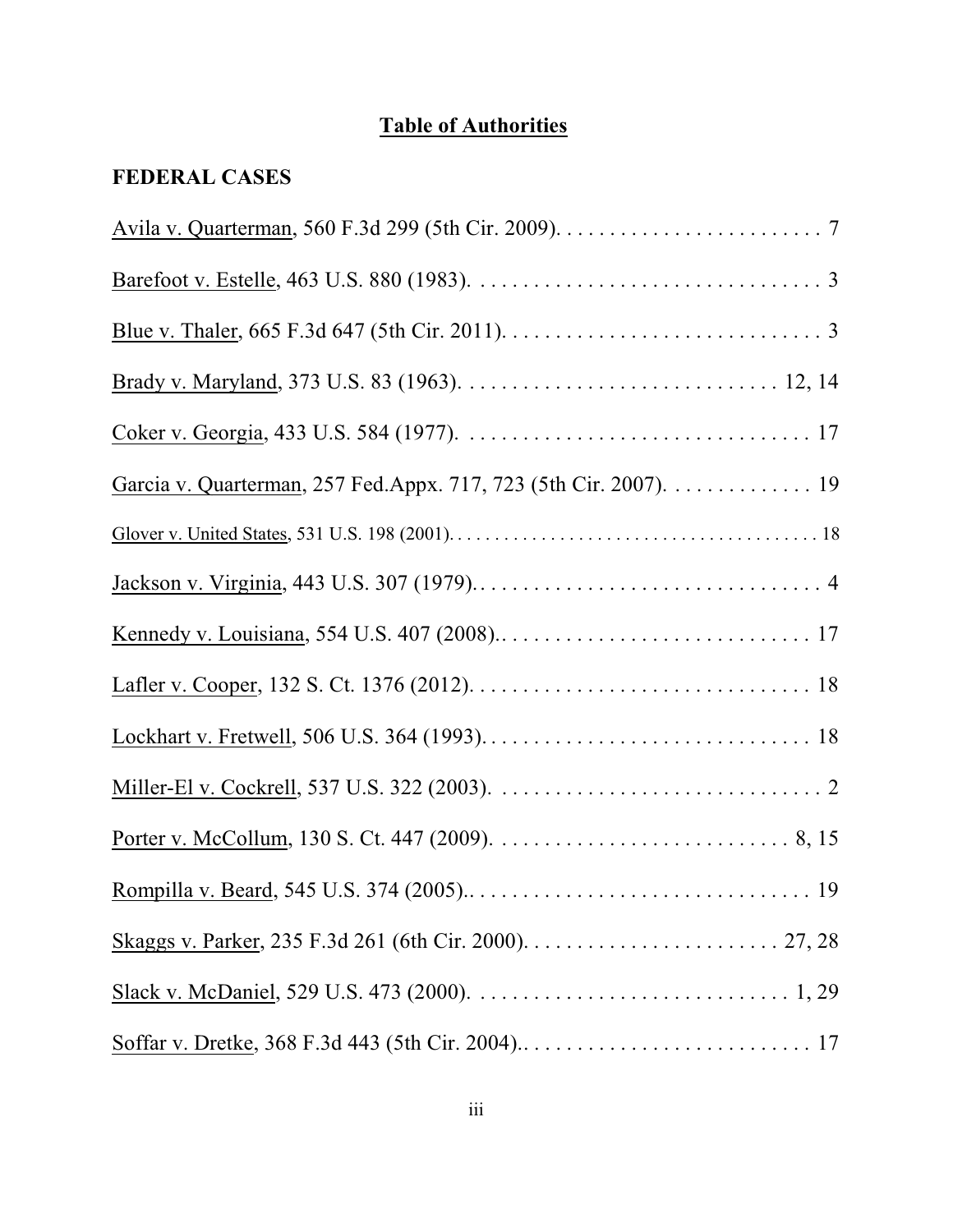| <b>STATE CASES</b>    |
|-----------------------|
|                       |
|                       |
| <b>DOCKETED CASES</b> |
|                       |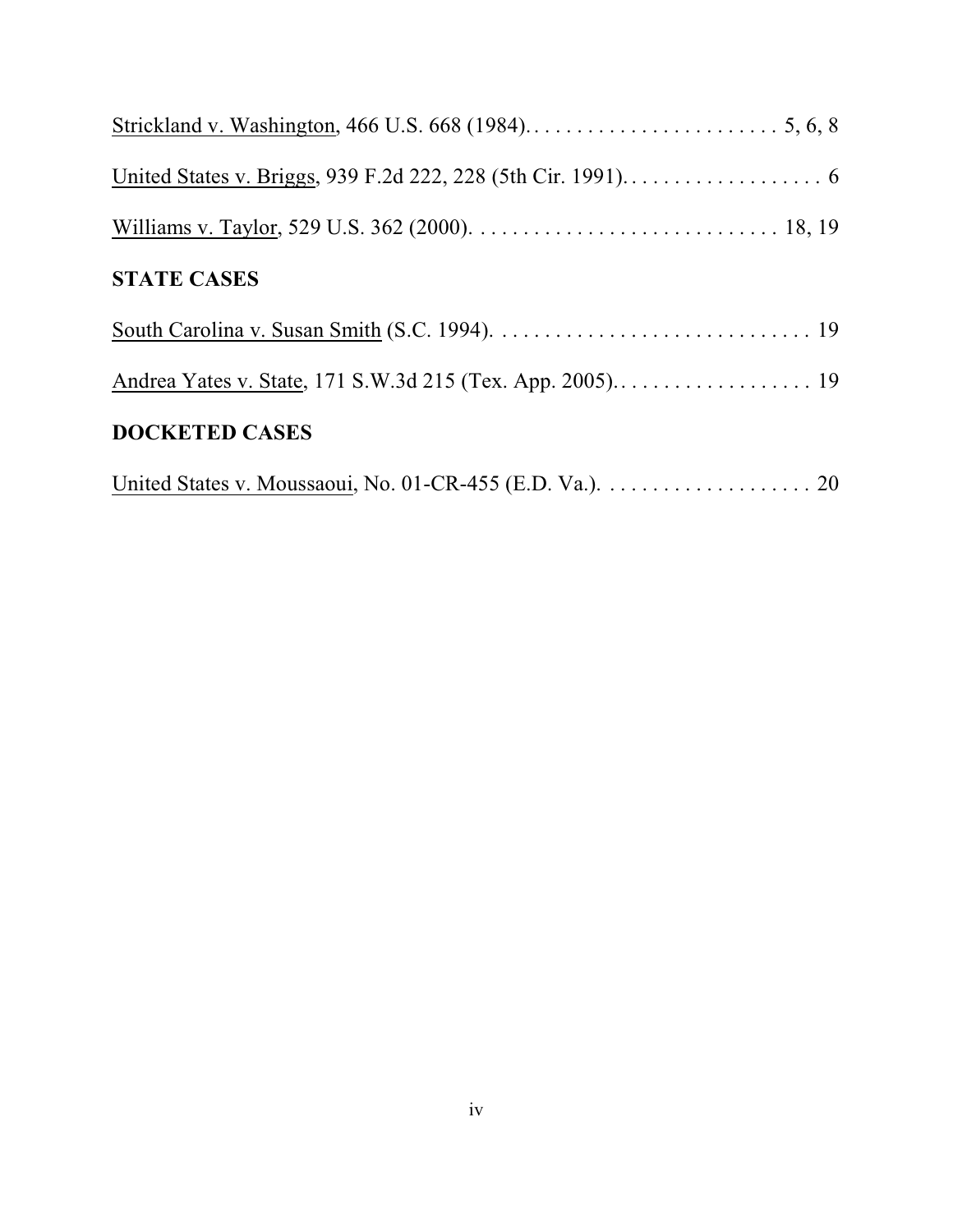#### **ARGUMENT IN REPLY**

## **I. THE GOVERNMENT MISUNDERSTANDS THE APPROPRIATE LEGAL STANDARD FOR ISSUANCE OF A CERTIFICATE OF APPEALABILITY**

The Government's Response is plagued with confusing and misguided references to the "threshold inquiry" relevant to assessing whether a COA is warranted. In some instances the Government faults Appellant for straying beyond the "threshold inquiry." See, e.g.,  $GR<sup>1</sup> 15$  ("Bourgeois seeks a much more thorough review than that required by a 'threshold inquiry'"). The Government, however, simultaneously faults Bourgeois for failing to provide specific facts in support of his claims and/or implies that in making its COA assessment, the Court's limited review at this stage of the proceedings actually works against Appellant. See, e.g., id. at 21, 27, 31.

It is evident that the Government is attempting to use this "threshold inquiry" against Appellant. The Government's view reflects a misunderstanding of the COA standard set forth by the Supreme Court. The "threshold inquiry" language relevant to COA requests was used by the Supreme Court in Slack v. McDaniel, 529 U.S. 473,

<sup>&</sup>lt;sup>1</sup>Citations to the Record on Appeal are cited as "ROA" followed by the page number. Transcripts not included in the ROA are cited as "Tr." followed by the date and page number. Appellant's Brief in support of a COA is cited as AB. The Government's Response Brief is cited as GR. All emphasis is added unless otherwise noted.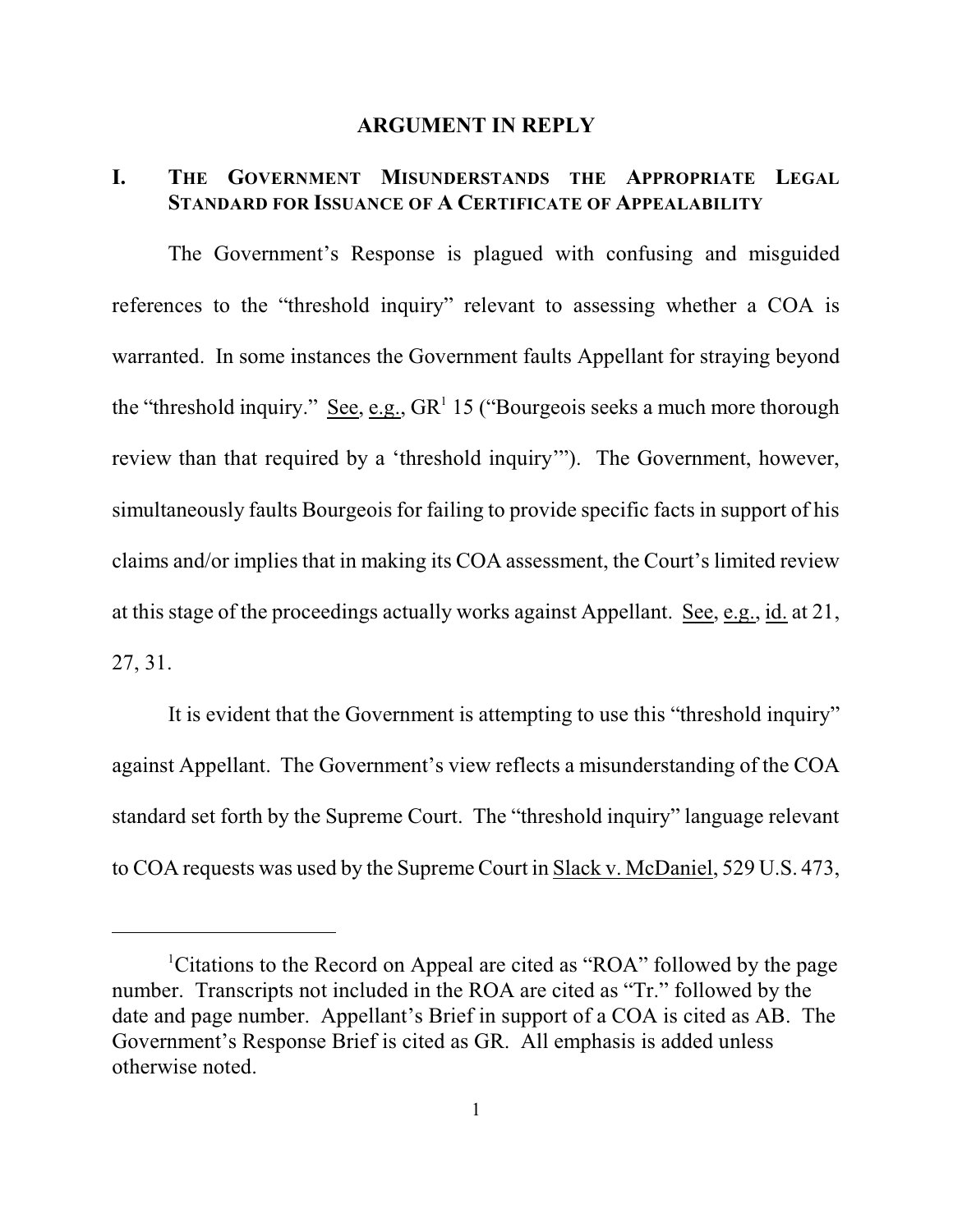482 (2000), and Miller-El v. Cockrell, 537 U.S. 322, 336 (2003). In Miller-El the Court explained, "[t]his threshold inquiry does not require full consideration of the factual or legal bases adduced in support of the claims." 537 U.S. at 336. The Court added that "a COA does not require a showing that the appeal will succeed," noting that "a court of appeals should not decline the application for a COA merely because it believes the application will not demonstrate an entitlement to relief." Id. at 337. "[A] claim can be debatable even though every jurist of reason might agree, after the COA has been granted and the case has received full consideration, that petitioner will not prevail." Id. at 338.

The"threshold inquiry" is not meant to limit Appellant's ability to proffer the facts and law in support of his request for a COA. Instead, it is intended to prevent an appellate court from making a full merits assessment in lieu of the initial COA assessment at this stage of the proceedings.<sup>2</sup> Miller-El, 537 U.S. at 342 ("Deciding the substance of an appeal in what should only be a threshold inquiry undermines the concept of a COA. The question is the debatability of the underlying constitutional claim, not the resolution of that debate."). As the Government has acknowledged,

<sup>&</sup>lt;sup>2</sup>In any event, Appellant did not have the space or opportunity to address the full merits of each of his claims in his Application for a COA. Appellant submits that he should be afforded a COA on his claims and the opportunity to fully brief and argue each claim before the Court renders its judgment.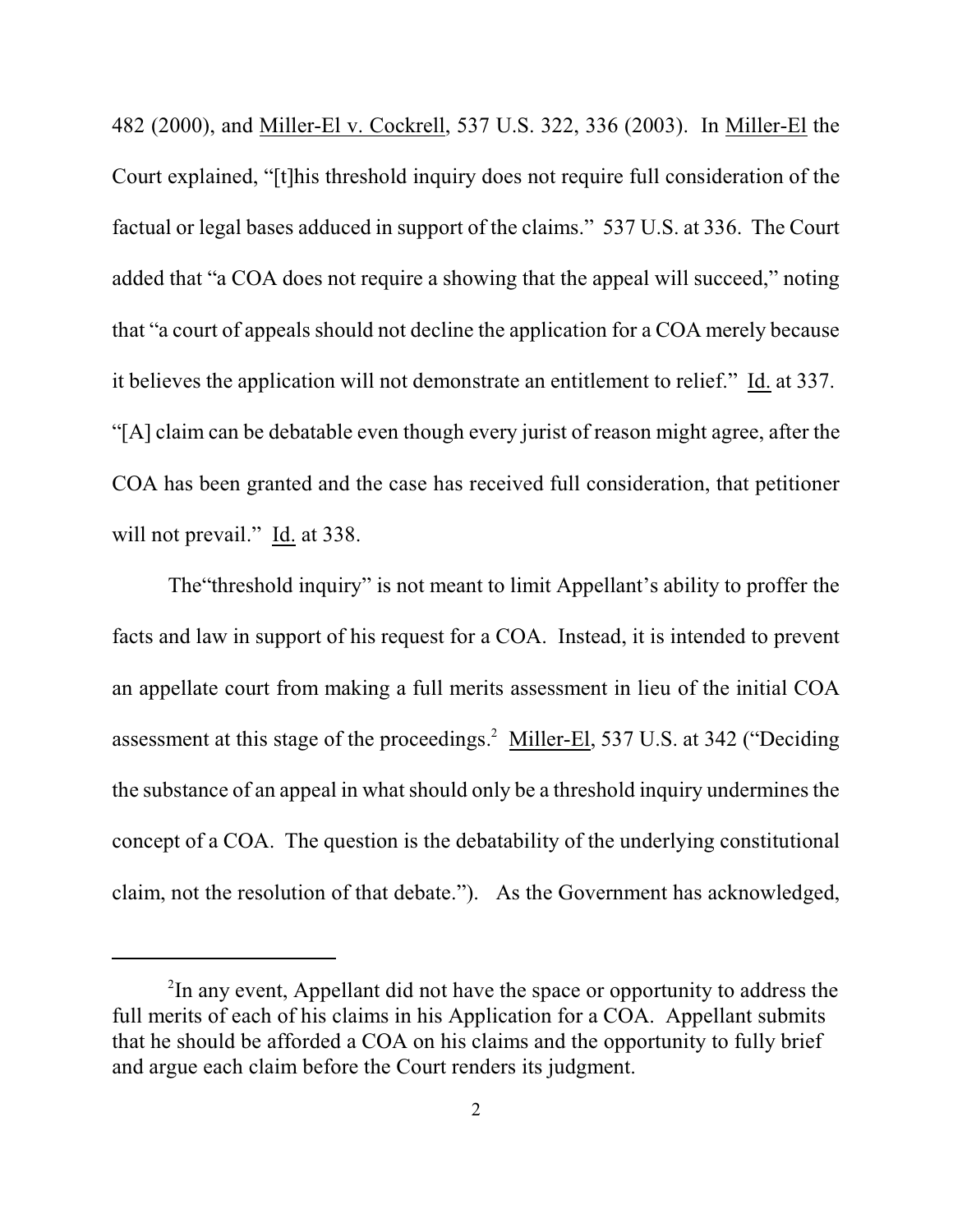any doubts regarding the propriety of a COA should be resolved in favor of the Appellant. See GR 11 (citing Blue v. Thaler, 665 F.3d 647, 654 ( $5<sup>th</sup>$  Cir. 2011); Barefoot v. Estelle, 463 U.S. 880, 893 (1983)).

#### **II. APPELLANT IS ENTITLED TO A COA ON ALL CLAIMS**.

**CLAIM I. THIS COURT SHOULD GRANT A COA ON THE ISSUE OF WHETHER THE DISTRICT COURT ERRED IN DISMISSING, WITHOUT ALLOWING AN EVIDENTIARY HEARING, APPELLANT'S CLAIM THAT TRIAL COUNSEL WAS INEFFECTIVE FOR FAILING TO REASONABLY CHALLENGE JURISDICTION.**

Trial counsel ineffectively failed to challenge jurisdiction, an essential element of the crime. The Government had the burden of proving that Appellant inflicted the fatal injuries on the decedent during the narrow window of time when they were on federal lands. The Government's response to Appellant's Application for COA incorrectly characterizes Appellant's claim as a challenge to the sufficiency of the evidence presented at trial. That is not the case. In his habeas proceedings, Appellant proffered significant evidence that trial counsel had failed to present at trial – evidence that indicates there was no federal jurisdiction, and that would have led to a different outcome at trial. The district court failed to hold a hearing on this claim and heard only a piecemeal proffer by expert witnesses. Even with the limited proffer, the district court improperly discredited Appellant's expert witnesses. This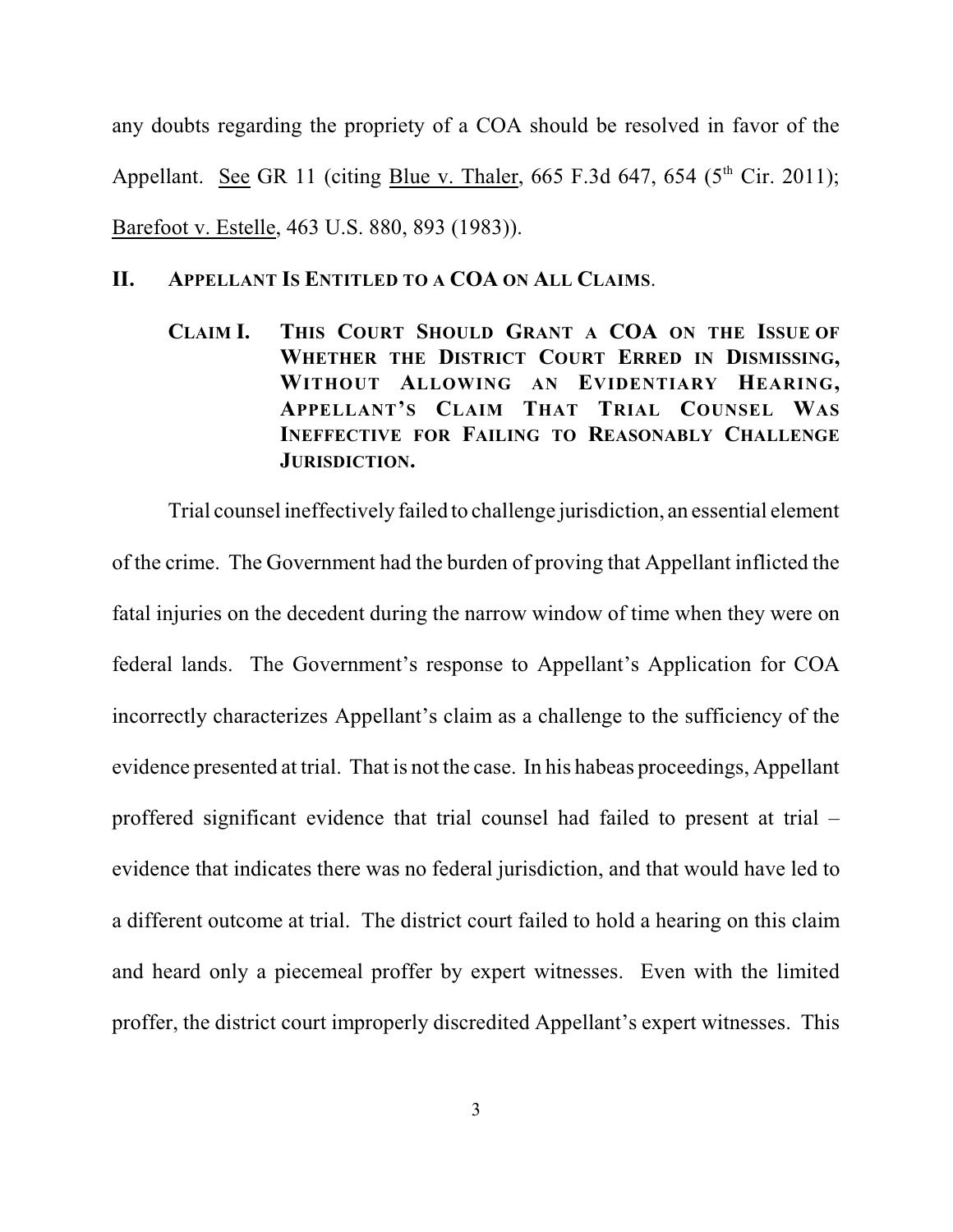Court should grant a COA.

### **A. The Government Asks this Court to Apply the Incorrect Standards of Review**

TheGovernment erroneously attemptsto recharacterize Appellant's ineffective assistance of counsel claim as a sufficiency of the evidence claim. See GR at 26-27. The claim that Appellant made to the district court, and the claim for which he now seeks a COA, is that trial counsel was ineffective for failing to challenge the Government's evidence of jurisdiction. This is not a sufficiency of the evidence claim. Sufficiency of the evidence claims necessarily presume that all available evidence was presented at trial, and relief is only granted on those claims "if it is found that upon the record evidence adduced at the trial no rational trier of fact could have found proof of guilt beyond a reasonable doubt." Jackson v. Virginia, 443 U.S. 307, 324 (1979).

In contrast, ineffective assistance of counsel claims are not predicated on the evidence adduced at trial. By their very nature, ineffective assistance of counsel claims point out what the trial lacked because of counsel's failures. Mr. Bourgeois proffers significant evidence that trial counsel could have and should have presented to challenge the Government's evidence on the jurisdiction element of the offense. The applicable prejudice standard is the same for all ineffective assistance of counsel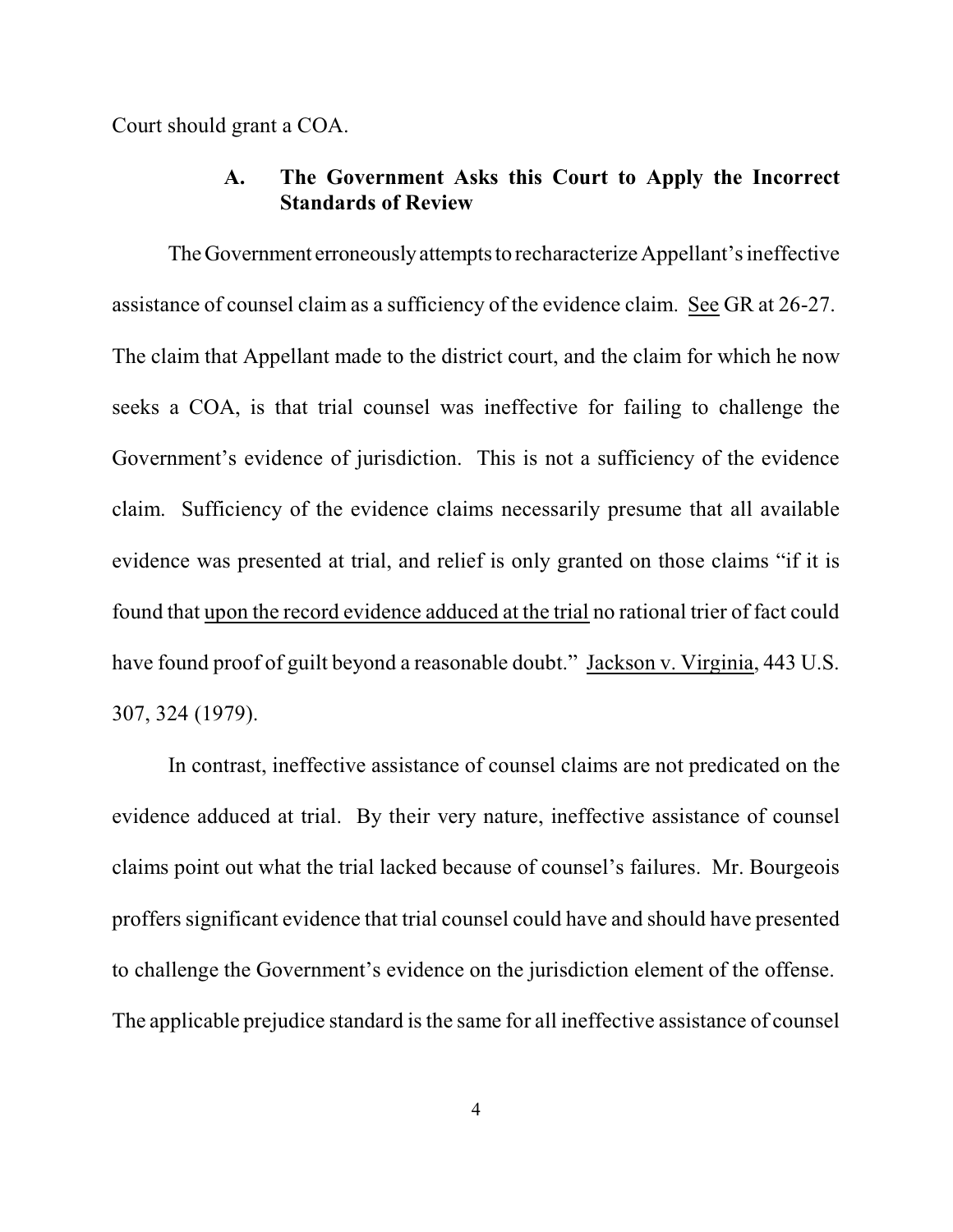claims: "that there is a reasonable probability that, but for counsel's unprofessional errors, the result of the proceeding would have been different." Strickland v. Washington, 466 U.S. 668, 693 (1984). Appellant's trial counsel needed only establish reasonable doubt as to federal jurisdiction. Here, to obtain a COA, Appellant need only demonstrate that it is debatable whether effective trial counsel could have established reasonable doubt asto federal jurisdiction. Appellant has met that standard.<sup>3</sup>

#### **B. The Government Ignores the Extent of Appellant's Proffer**

Perhaps because the Government has misconstrued the standard of review for ineffective assistance of counsel claims, it asksthisCourt to review only the evidence presented at trial before concluding whether to issue a COA. The Government incorrectly states that Appellant's request for a COA "relies wholly on . . . one statement" from Dr. Rouse's autopsy report. GR 26. This is incorrect. This Court must consider the entirety of Appellant's proffer to the district court. That proffer refers to the trial evidence, but it also includes expert witness opinions that were not

<sup>&</sup>lt;sup>3</sup> The Government contends that, at trial, it only needs to prove the jurisdictional element of the offense by a preponderance of the evidence. GR 24- 25. Appellant disagrees, as set forth in his COA Application. AB 16 n.4. To the extent that the question of the burden of proof remains open, Appellant respectfully suggests that, upon the grant of a COA, the parties be permitted to submit briefing on this issue.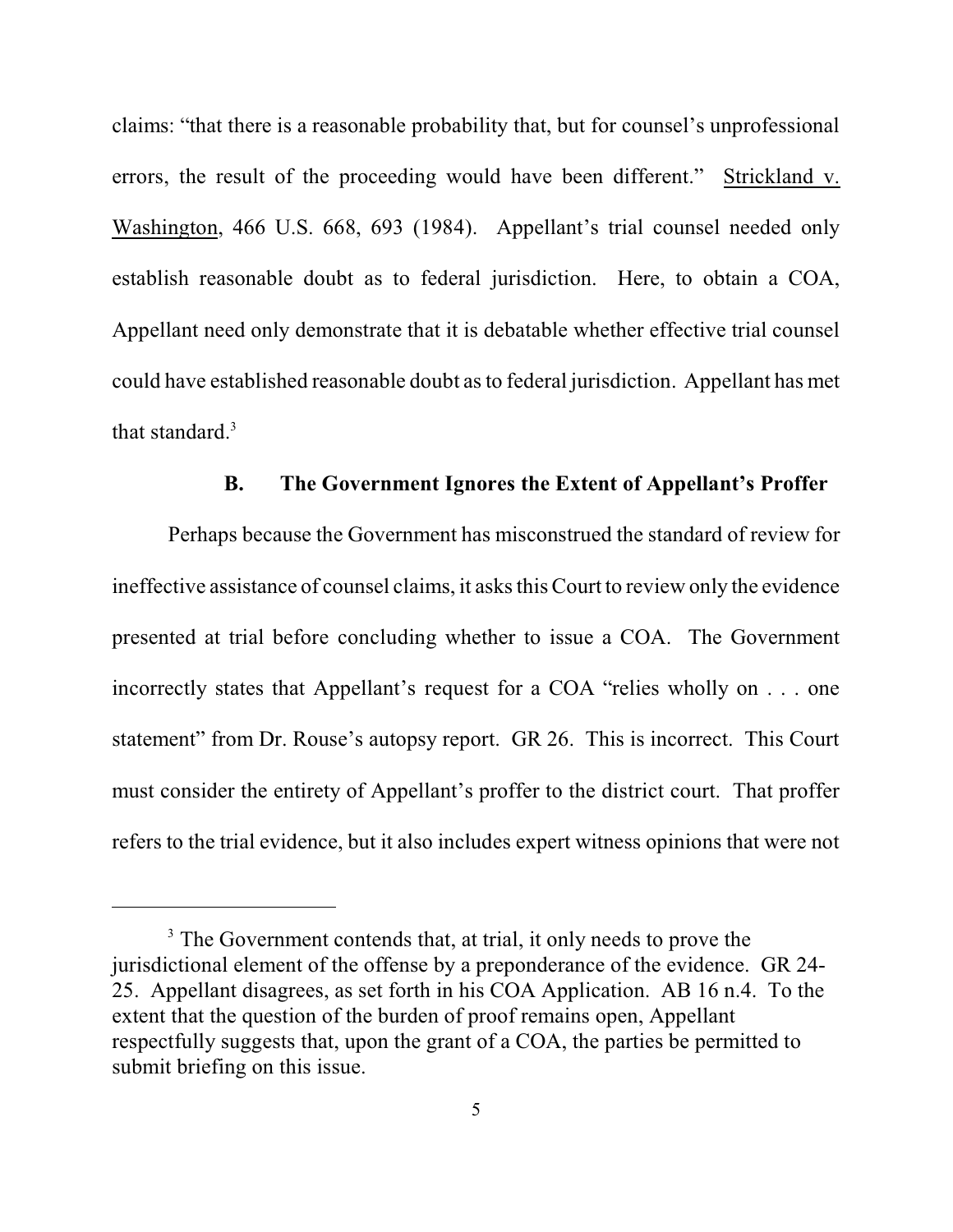presented at trial and an admission by trial counsel that he misunderstood the law of federal jurisdiction and therefore never considered challenging the Government's evidence.<sup>4</sup> AB 15-16. Based on this full proffer, there is a debatable issue deserving of a COA.

This Court also may consider the trial prosecutor's notes in support of Appellant's COA application.<sup>5</sup> See AB 13; GR 26 n.5. The prosecutor's notes are part of Appellant's proffer in support of his IAC-jurisdiction claim. The fact that they were revealed voluntarily is irrelevant to their admissibility. See GR 26 n.5 ("the notes were provided to Bourgeois' habeas counsel in an effort of full disclosure"). Although the district court did not permit Appellant to question Dr. Rouse using the prosecutor's notes, if the court had granted a full hearing on in the IAC-jurisdiction claim Appellant could have called the prosecutor as a witness and asked him about his notes, demonstrating that he thought jurisdiction might be in question. In any

<sup>&</sup>lt;sup>4</sup> Appellant and the Government proffered several expert witness opinions to the district court regarding the IAC-jurisdiction claim. AB 13, 15. Although it was improper for the district court to accept a proffer from the Government without holding a full hearing on Appellant's claim, id. at 17 (citing United States v. Briggs, 939 F.2d 222, 228 ( $5<sup>th</sup>$  Cir. 1991)), neither party's expert witnesses could conclude that the fatal blows were delivered on the Corpus Christi Naval Air Station.

 $\frac{5}{5}$ . The Government is correct that the notes pertain to the prosecutor's interview with Dr. Rouse. Appellant mistakenly wrote in his Brief that the notes were from the prosecutor's interview with Dr. Kagan-Hallet.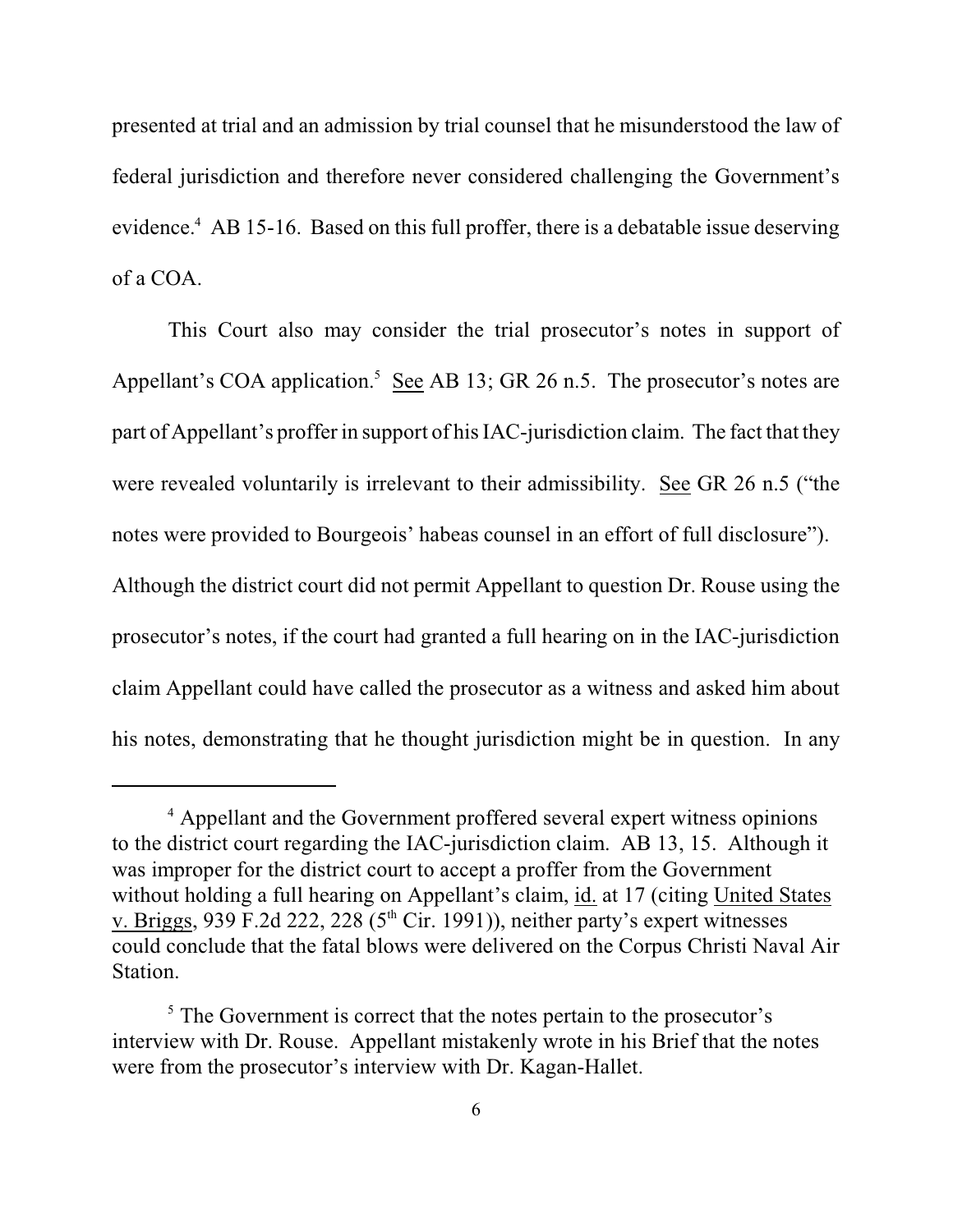case, the notes are relevant and admissible to support the COA standard that the claim is at least debatable. Avila v. Quarterman, 560 F.3d 299, 304 (5th Cir. 2009).

### **C. The District Court's Improper Dismissal of Appellant's Expert Witness Proffer**

In his Application for COA, Appellant notes that the district court improperly discredited Appellant's proffered expert witnesses. See AB 18-19. Because the Government's Response adopts the lower court's credibility findings, Appellant will explain why those findings were improper and why his expert witness opinions support his Application for a COA.

Without the benefit of an evidentiary hearing, the district court found Dr. Spitz's proffered declaration not credible because, in a portion of that declaration, Dr. Spitz expressed doubts about the accuracy of AB1994's trial testimony. Op. 152-153. The district court erred by entirely discounting Dr. Spitz's opinions without considering what effect those opinions might have had on the jury. If Dr. Spitz had testified at trial, jurors could have credited some or all of his opinions. See Tr. 3/16/04 (Guilt-Phase Jury Instructions), 63 ("Your job isto think about the testimony of each witness you've heard and decide how much you believe of what each witness had to say."); Id. at 65 ("You should judge [expert] testimony like any other testimony. You may accept it or reject it or give it as much weight as you think it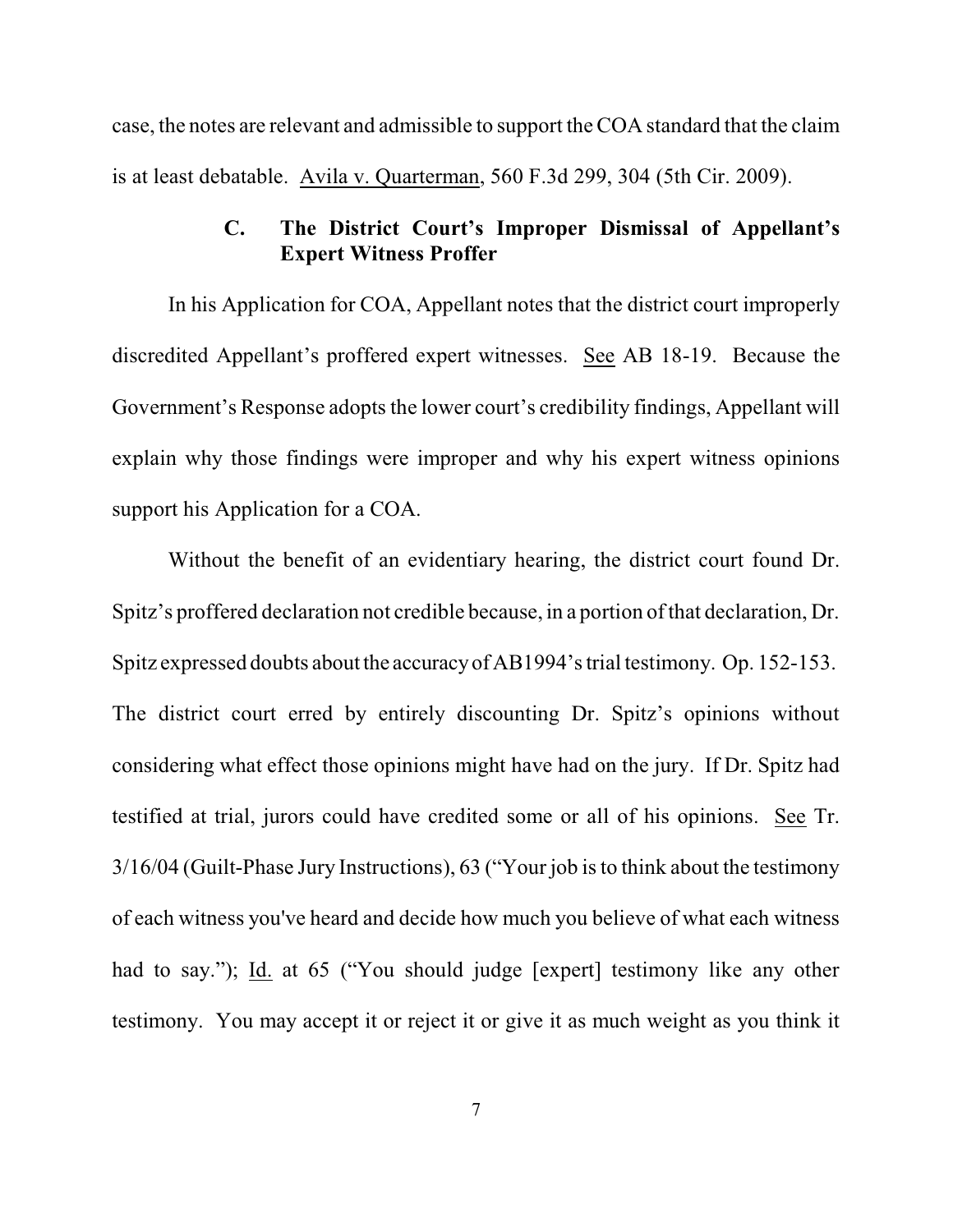deserves considering the witness' education and experience, the soundness of the reason for the opinions and all the other evidence in the case."). It was not reasonable for the district court to discount the effect of Dr. Spitz' proffer. Porter v. McCollum, 130 S.Ct. 447, 455 (2009) ("While the State's experts identified perceived problems with the tests that [the defense expert] used and the conclusions that he drew from them, it was not reasonable to discount entirely the effect that his testimony might have had on the jury or the sentencing judge.").

Likewise, it was unreasonable for the district court to discredit the opinions of Dr. Leestma for "ignoring [AB1994's] testimony and any other evidence that would put JG1999's injuries into context," Op. 154, and because Dr. Rouse disagreed with his methodology, id. at 158-160, 164. Dr. Leestma's opinions could have had an effect on the jury, and the district court was required to consider that effect in light of all the other evidence. See Porter, 130 S.Ct. at 455; Strickland, 466 U.S. at 693.

The opinions of both Dr. Spitz and Dr. Leestma both support Appellant's Application for a COA from this Court.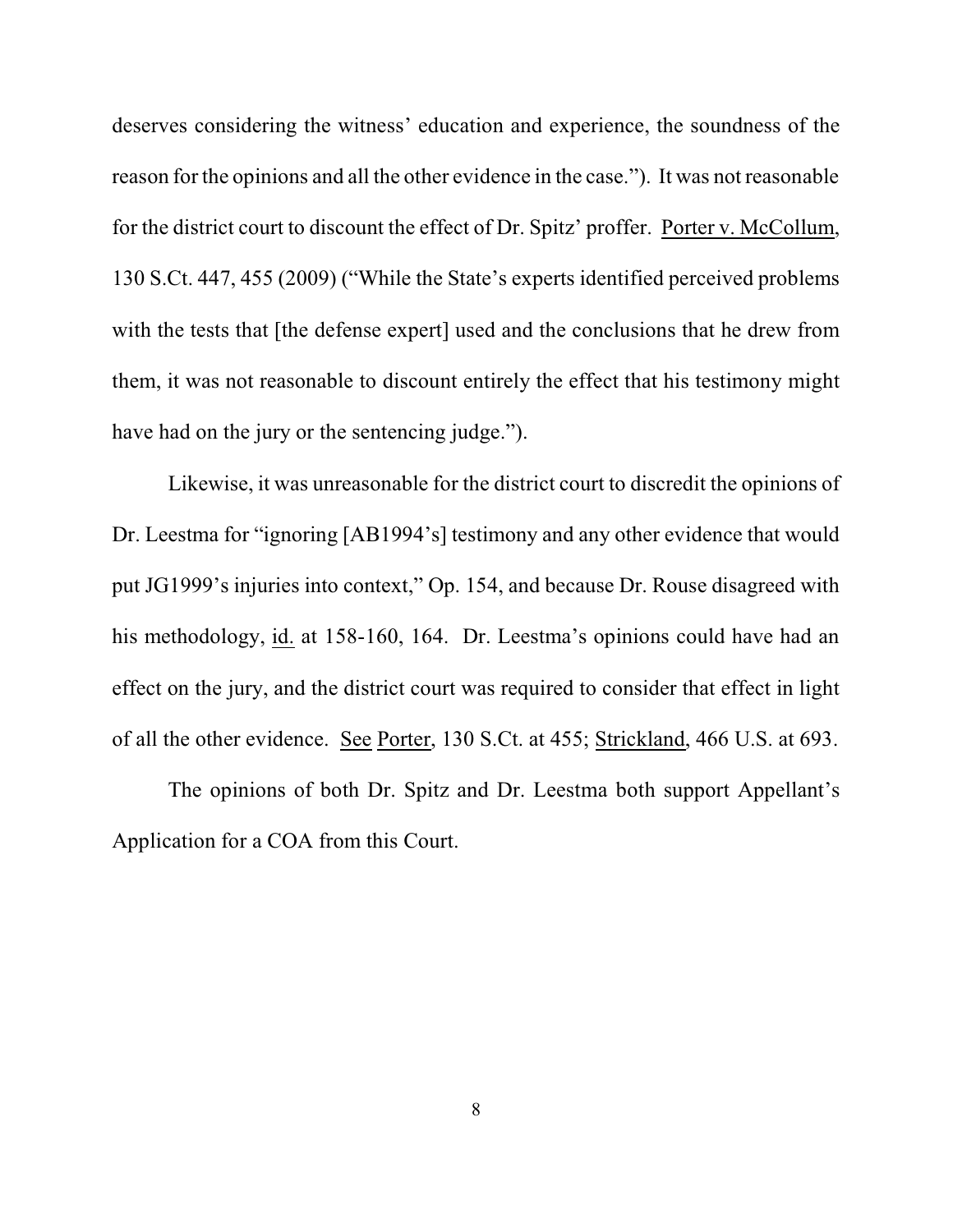## **Claim II. THIS COURT SHOULD GRANT A COA ON THE ISSUE OF WHETHER TRIAL COUNSEL WERE INEFFECTIVE FOR FAILING TO PRESENT AVAILABLE EXPERT TESTIMONY TO REBUT THE GOVERNMENT'S ASSERTION THAT JG1999 WAS SEXUALLY ASSAULTED**

Trial counsel were ineffective for failing to present evidence to rebut the allegation that semen was found and JG1999 was sexually assaulted. AB 20-54. The Government's Response employs the wrong legal standard, attempts to defend trial counsel's deficient performance by ignoring the actual record, and significantly understates the devastating impact of the alleged sex abuse evidence on the verdict.

The Government asserts that trial counsel's performance was neither deficient nor prejudicial because Appellant's habeas experts "could question but not conclusively eliminate the possibility of sexual assault." GR at 35, 40. To obtain a COA, Appellant need not have conclusively eliminated the possibility of sexual assault. Instead, Appellant need only show that reasonable jurists could debate whether he was prejudiced by trial counsel's failure to present evidence that would have supported an argument rebutting the Government's allegation of sexual abuse. Appellant has more than met this burden. Indeed, the Government's acknowledgment that Appellant presented sufficient evidence to "question" whether there was a sexual assault is a concession of Mr. Bourgeois' entitlement to a COA.

Moreover, Appellant described the overwhelming evidence trial counsel could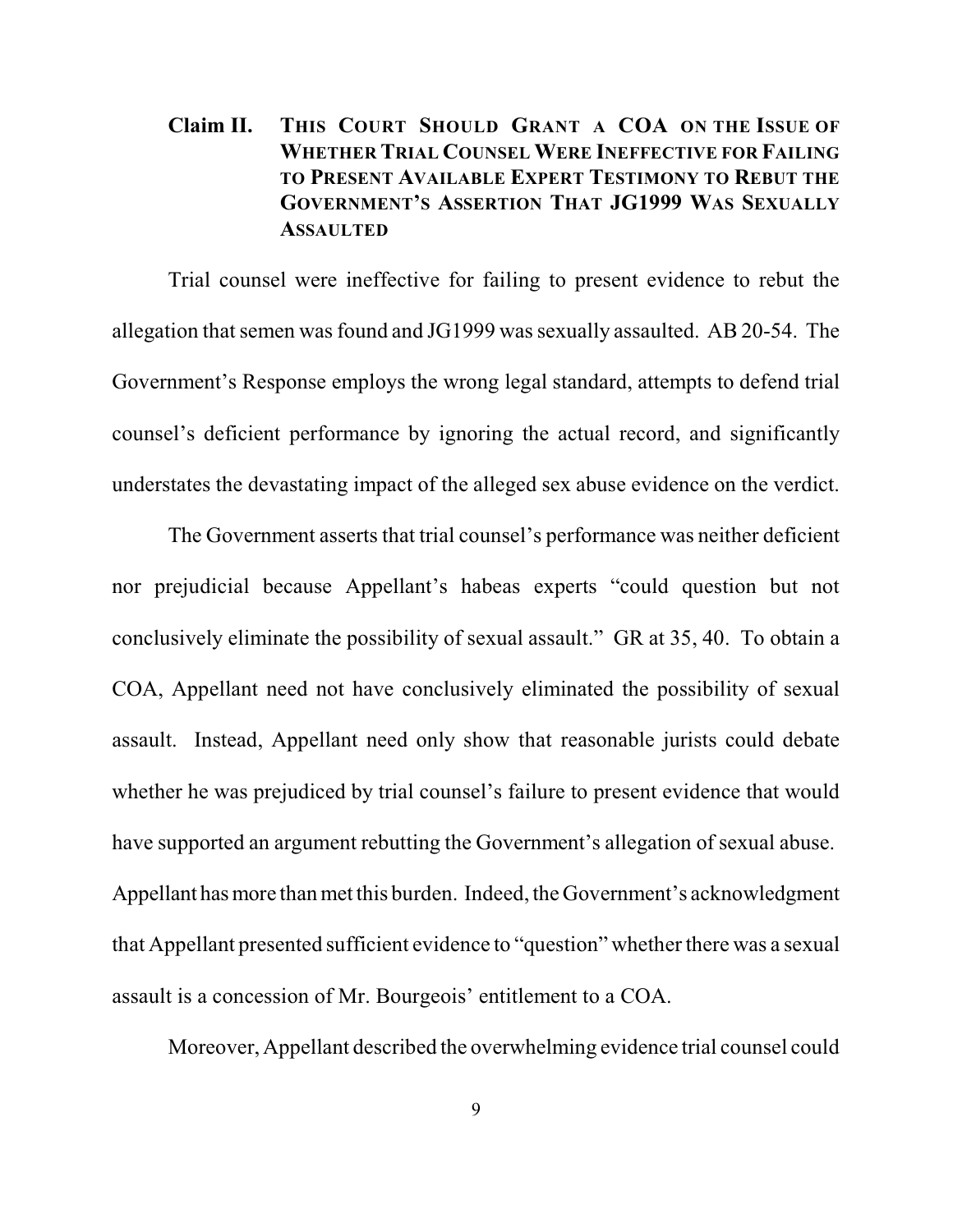have presented in support of an argument that no semen was found and there was no sexual assault. Trial counsel could have presented expert testimony that no semen was detected on the rectal swabs; the FBI's p30 results were actually "weak" and "very weak" positive, and that according to the FBI's own protocol, when you have borderline levels of p30, the presence of semen can only be confirmed through the observation of sperm; no sperm were found on the microscopic searches; p30 is commonly found in male and female bodily fluids; no acid phosphatase (a chemical found in abundance in semen) was ever detected; the Government's own expert pathologist, Dr. Rouse, found no evidence of physical trauma to JG-1999's vagina or anus in the autopsy; and records from the Sex Abuse Nurse Examiner (SANE) corroborate Dr. Rouse's finding of no trauma. AB at 25-40. All of this unpresented evidence, when evaluated in conjunction with the evidence the jury heard about the presence of no male DNA, despite multiple highly sensitive DNA tests,  $6$  AB at 22-23, would have supported an argument at trial that no semen was found and JG1999 was not sexually abused.

Appellant also showed that he was prejudiced. As a result of counsel's deficient performance, the jury was left to weigh unrebutted, false, and highly

 $\delta$  The jury heard about the negative DNA results despite trial counsel's inexplicable objection to this evidence that helped the defense. See AB at 49-50.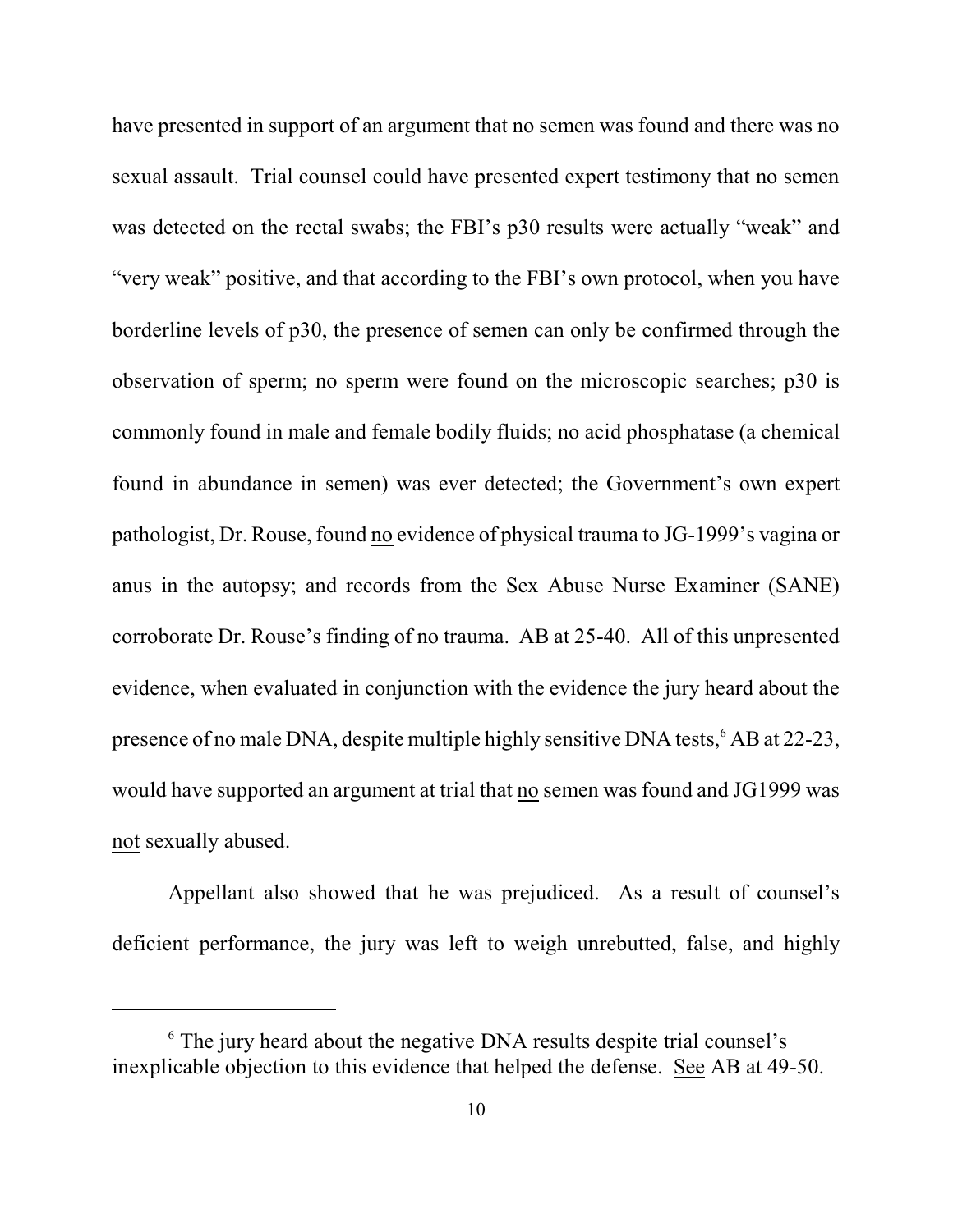inflammatory sex abuse evidence when deciding if Mr. Bourgeois should live or die.

AB 40-42, 44-45. In addition, when the evidence rebutting the alleged sexual abuse is cumulatively assessed with the mitigating evidence counsel failed to adequately investigate, develop, and present, see Claim III, a significantly different picture of Appellant emerges. Had counsel presented this alternative picture, there is a reasonable probability that at least one juror would have voted for life.

#### **A. Deficient Performance**

#### **1. Evidence of alleged semen**

Trial counsel could have presented evidence that the FBI's own protocols for the identification ofsemen support Appellant's experts' (Dr. Johnson and Alan Keel) conclusion that there was no semen found. AB 31-34. Rather than address the substance of this argument, the Government asserts that Appellant's reliance on the FBI protocols is an attempt to improperly amend the habeas petition to which it previously objected. GR 42 n.13. The Government is wrong.

The FBI protocol manuals were admitted as part of Appellant's 2255 hearing exhibits without objection from the Government. See ROA 4424-26 (Petitioner's Unopposed Motion to Admit Hearing Exhibit, ¶3 "Petitioner has contacted attorney for the Government . . . who indicated that the Government is NOT opposed to this request") (emphasis in original); see also ROA 5365-69 (district court overruling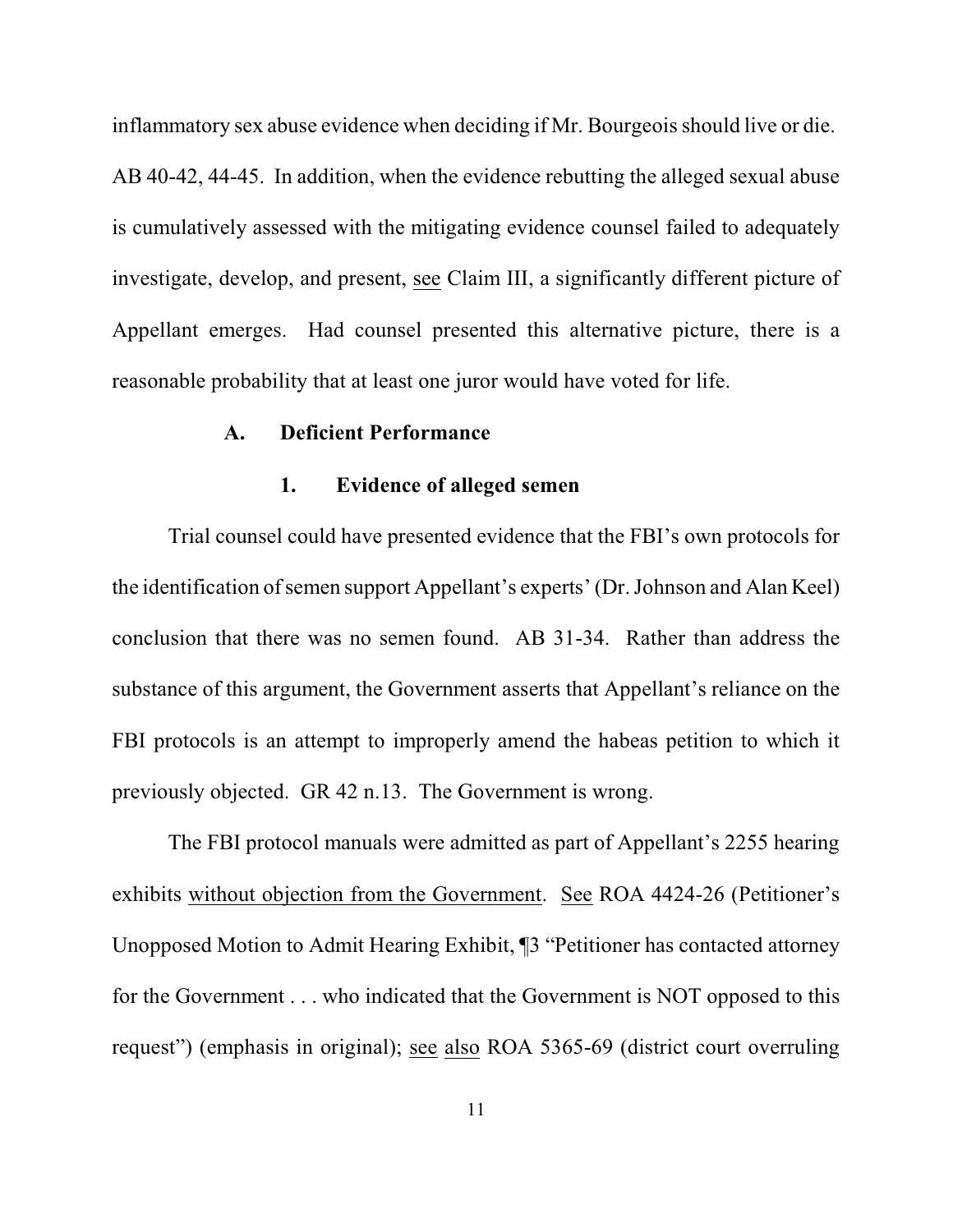Government's objection to use of the manuals during post 2255 hearing argument).

The protocol manuals have been admitted, are a part of this record, and thus are properly before this Court.

The Government's current attempt to exclude the FBI protocols is not surprising when one examines their significance to this case. The 2002 FBI protocol manual states,

Attempts to identify human semen in some categories of evidence **MUST be approached through the identification of spermatozoa** rather than by the detection of human specific proteins, such as p30. These categories would include ... stain extracts that possess **borderline levels of p30**.

See AB 31-32.<sup>7</sup> In this case, because the Government's p30 test results revealed "borderline levels of p30," (weak to very weak positive), and not "positive" as they claimed at trial, $\delta$  the FBI was required by its own protocols to confirm the presence of semen through the identification of sperm. Because no sperm were ever detected

These protocols were in effect at the time of Appellant's 2004 trial.

<sup>&</sup>lt;sup>8</sup>Appellant moved to amend his habeas petition to include an allegation that the Government violated Brady v. Maryland, 373 U.S. 83 (1963), by failing to disclose the "weak and "very weak" p30 test result. The Government subsequently presented evidence to show that the results were disclosed to trial counsel. ROA 5621-5656. The Government has thus conceded that counsel were aware of the actual p30 results but failed to cross-examine the Government's experts about those results. The Government has all but conceded deficient performance.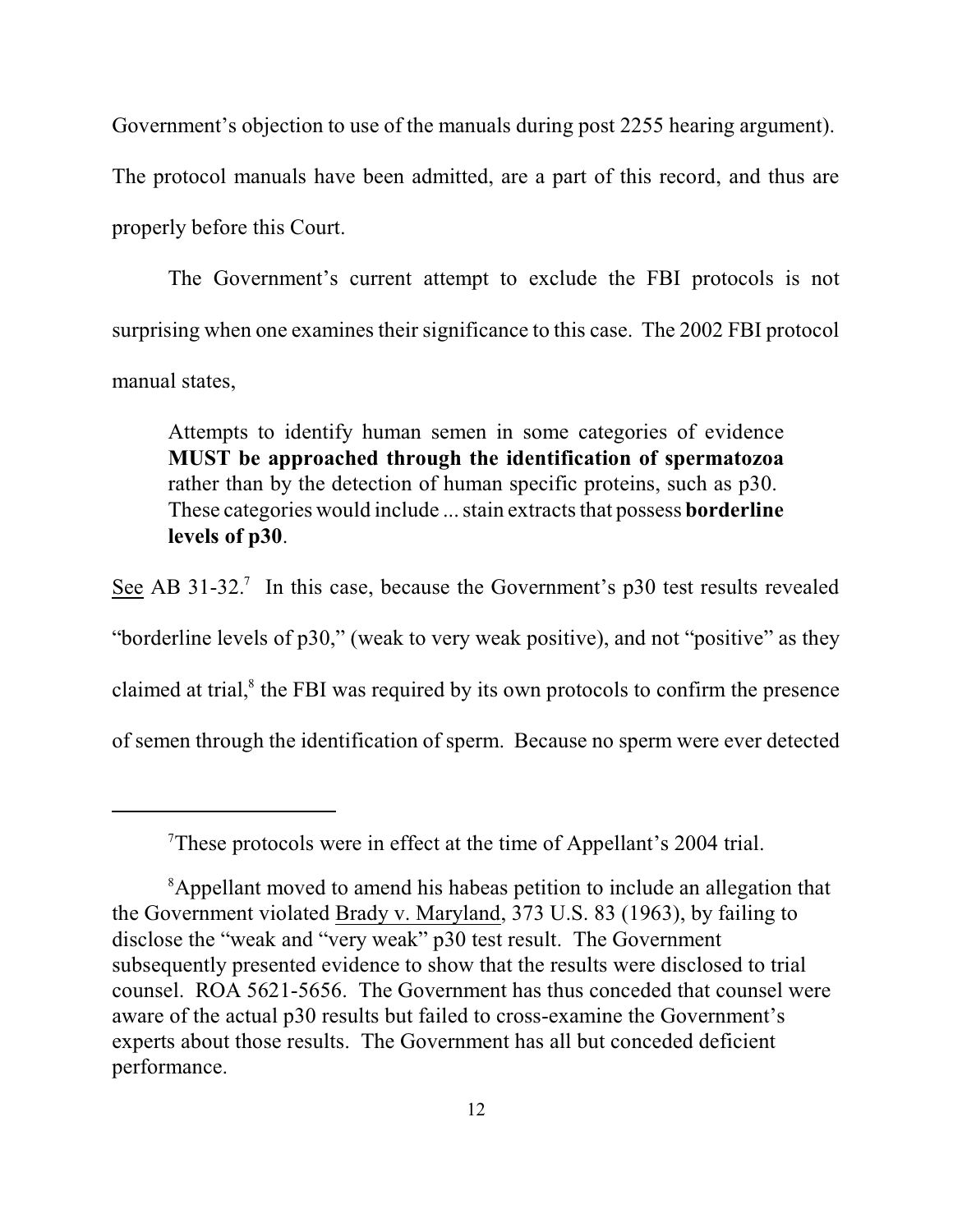in this case, the FBI should not have, indeed, according to its own protocols, could not testify that semen was found. AB 31-34.9

Trial counsel attempted to argue that there was no evidence of semen but was precluded from doing so because he had presented no supporting evidence. AB 24 (trial court sustained the Government's objection and rebuked defense counsel for making an unsupported argument that there was no semen). Counsel could have used the FBI's "very weak" and "weak" p30 results and protocols to argue that, in the absence of detectable acid phosphatase (AP), sperm or male DNA, the Government's allegation that semen was detected was scientifically unsupportable. Counsel, however, deficiently failed to cross-examine the Government's experts about the test results or to use the FBI's serological protocols to support his argument that "there was no semen." See AB 31-34.

Counsel could have also presented the testimony of Dr. Johnson to rebut the allegation that semen was found. AB  $28-31$ , 46-48. The Government asserts that trial counsel were justified in relying solely on cross-examination of the Government's experts to challenge the purported semen and sexual assault evidence because Dr.

<sup>&</sup>lt;sup>9</sup>Despite FBI forensic examiner Jerrilyn Conway's testimony at the 2255 hearing that a positive p30 test, alone, can confirm the presence of semen, GR 42 n.13, the Government has not and cannot deny that the FBI's own protocols show that a "weak to very weak" result is not enough to conclude that semen is present.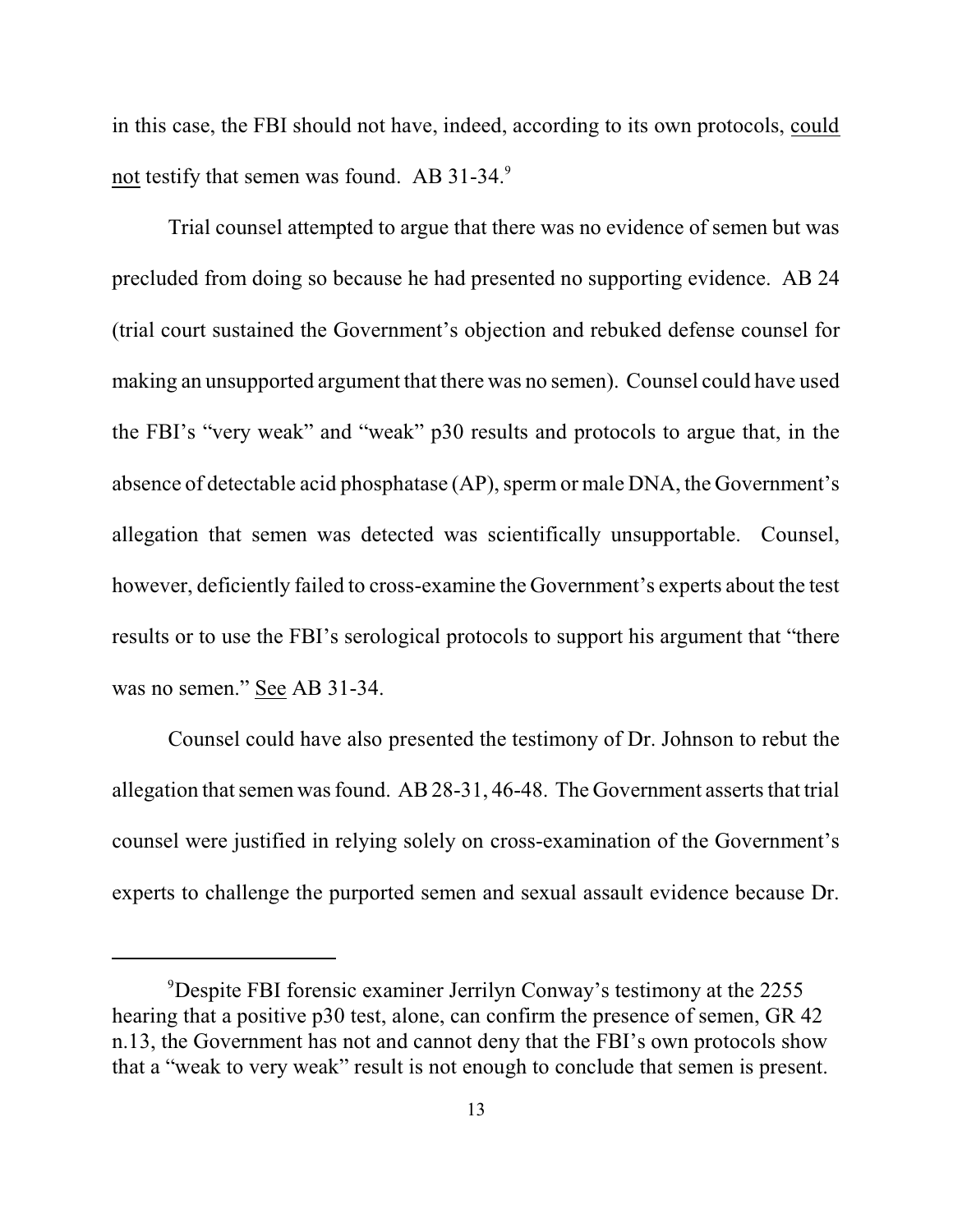Johnson did not provide trial counsel with a timely or detailed report and "would have had to acknowledge the presence of some semen." GR at 39-40. Again, the Government is wrong. As Appellant's Brief shows:

- Any allegation that Dr. Johnson is responsible for the "late" report" is clearly belied by the record, AB 50-54;
- The timing of the report only highlights counsel's deficient performance, id.;
- Had counsel requested a more comprehensive report from Dr. Johnson, she would have provided one, id. 52;
- Trial counsel's reliance on Dr. Johnson's two-page report (which the Government criticized) to cross-examination Government witnesses actually supports Appellant's claim of deficient performance because it shows that counsel considered the information she provided him in her report valuable to the defense, id. 49; and, most importantly,
- Had she been called as a witness at trial, Dr. Johnson would not have acknowledged the presence of semen but instead would have testified that there is no scientific basis upon which one could conclude that any semen was detected, id. 30-31.<sup>10</sup>

The Government's criticism of Dr. Johnson is part of a consistent pattern to

blame experts for counsel's failures. See Claim III. Indeed, Dr. Johnson would have

<sup>&</sup>lt;sup>10</sup>See also AB at 30-31 (discussing Appellant's expert Alan Keel's opinion that "there is no proof of semen being detected  $\lceil \cdot \rceil$  in the evidence that was presented at trial").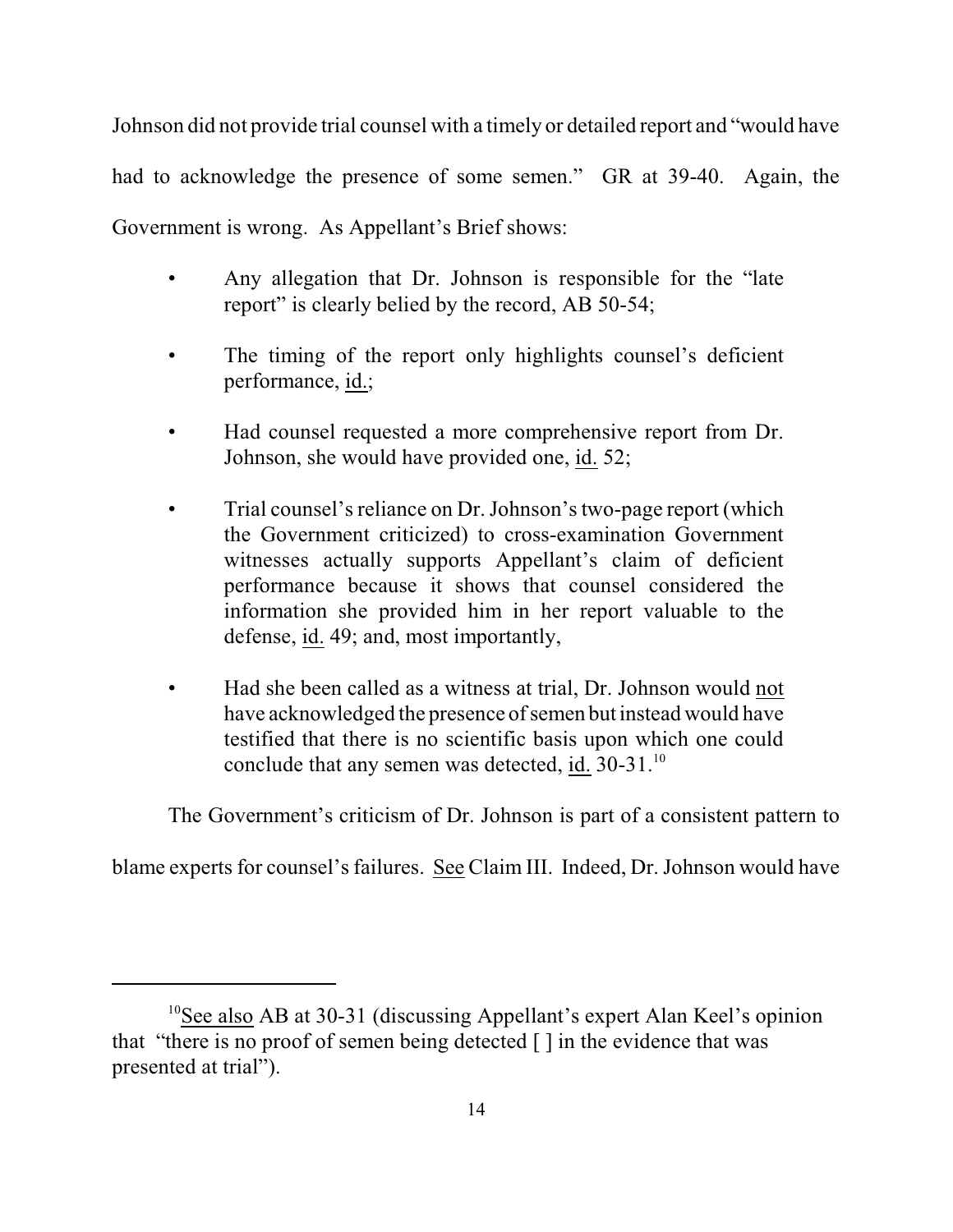provided persuasive testimony to counter the allegation that semen was found.<sup>11</sup> Counsel should have presented Dr. Johnson at trial.

### **2. Evidence of alleged vaginal trauma**

Trial counsel also failed to present testimony from the Government's own expert pathologist, Dr. Rouse, challenging Dr. Benton's alleged observation of vaginal trauma in autopsy photos. AB 37-40, 45-46. After initially criticizing Dr. Johnson, the Government concedes her credibility, stating that trial counsel was justified in relying on the "expertise of Dr. Johnson" to challenge Dr. Benton's observations. GR 43. According to the Government, it was reasonable for counsel to rely on Dr. Johnson rather than "searching for additional experts who might eventually provide an opinion that would support an argument that there was no trauma." Id.

However, trial counsel did not rely on Dr. Johnson. They did not call Dr. Johnson as a witness at trial, so the jury never heard any of the evidence she could have provided. Moreover, while Dr. Johnson's hearing testimony challenged Dr. Benton's erroneous trial testimony regarding the detection of p30, semen and sperm,

<sup>&</sup>lt;sup>11</sup>See Porter v. McCollum, 130 S.Ct. 447, 455 (2009) ("While the State's experts identified perceived problems with the tests that [the defense expert] used and the conclusions that he drew from them, it was not reasonable to discount entirely the effect that his testimony might have had on the jury or the sentencing judge.").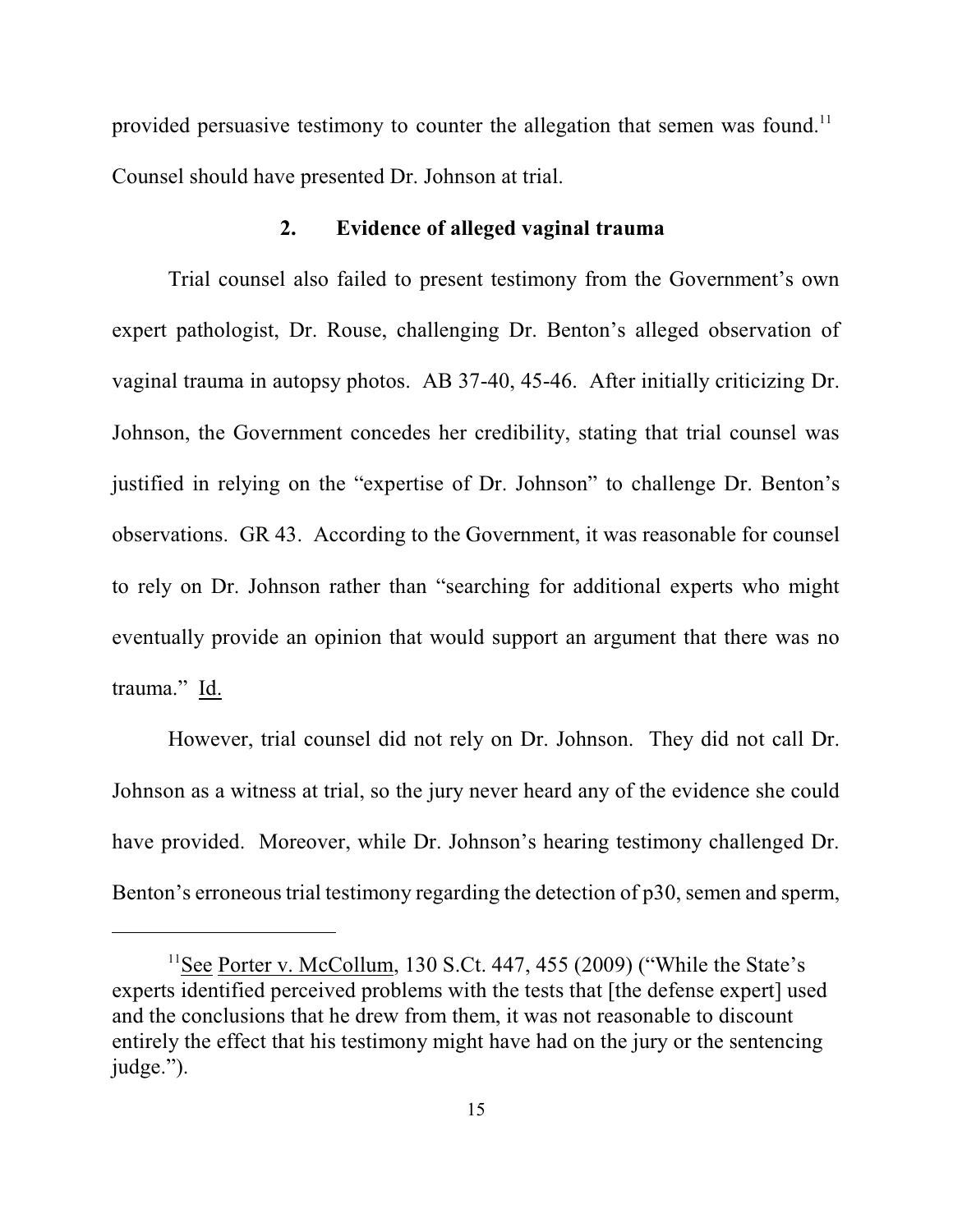AB 34-37, Dr. Johnson did not opine about Dr. Benton's alleged observations of trauma as that is not her area of expertise. Thus, contrary to the Government's assertion, it was not "reasonable performance for counsel to rely on the expertise of Dr. Johnson" for that purpose. GR 43.

Counsel were deficient for failing to elicit fromDr. Rouse her autopsy findings that "[t]he external genitalia are those of a normal female child, and there **is no evidence of any trauma to the labia or introitus**. The Hymen is present and appears atraumatic. The back is straight **and the anus is unremarkable and atraumatic**." AB 37-38. Thus, Appellant agrees with the Government that trial counsel need not have continued searching for experts to opine that there was no trauma. GR at 43. Such an expert – Dr. Rouse – was already present in the courtroom and testified for the Government.<sup>12</sup>

#### **B. Prejudice**

The Government's contention that, even at sentencing, there is no reasonable probability of a different outcome had trial counsel countered the evidence of alleged

 $12$ The Government and the District Court erroneously assert that this claim is based on the opinion of Dr. Spitz. GR 42-43; Op. 170-71. Dr. Spitz was not presented or relied upon at Appellant's 2255 hearing, thus his credibility is not at issue. The evidence trial counsel failed to present to counter Dr. Benton's alleged observations emanate from the Government's autopsy report and the SANE records. AB 37-40.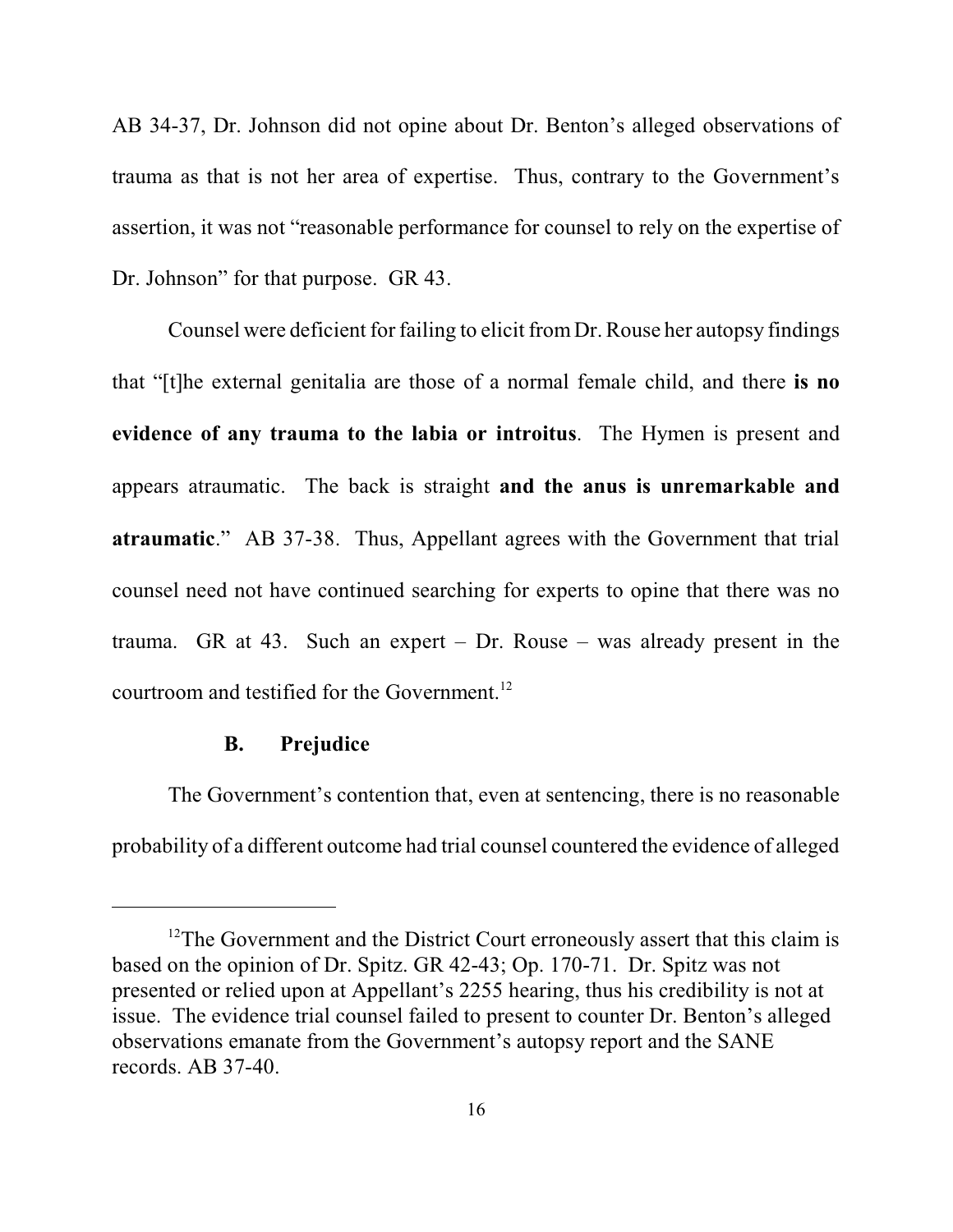semen and sexual trauma, is wrong. The Government conceded that evidence of semen "certainly added to the egregiousness of Bourgeois' conduct." GR 45. The District Court also found that the semen and sexual assault evidence was "inflammatory" and "allowed the Government to prove that the murder was only the culminating event in a barrage of abuse that also contained a sexual component." Op. 165.

Indeed, of the "barrage of abuse" cited by the district court, no evidence is more inflammatory and prejudicial than the alleged sexual assault and anal rape of a two year old girl by her own father. While other evidence of abuse may have been harmful and legally sufficient to support a death sentence, the evidence of semen in the anus of a two year old and physical trauma to her vagina was particularly abhorrent.<sup>13</sup> Contrary to the Government's argument, GR 44-45, Appellant's death sentence was "based indispensably" on that rape evidence. Soffar, 368 F.3d 443.

<sup>&</sup>lt;sup>13</sup>See also Coker v. Georgia, 433 U.S. 584, 597-98 (1977) ("We do not discount the seriousness of rape as a crime. It is highly reprehensible. . . Short of homicide, it is the 'ultimate violation of self'"); Kennedy v. Louisiana*,* 554 U.S. 407, 435 (2008) ("[t]he victim's fright, the sense of betrayal, and the nature of her injuries caused more prolonged physical and mental suffering than, say, a sudden killing by an unseen assassin. The attack was not just on her but on her childhood. Rape has a permanent psychological, emotional, and sometimes physical impact on the child"); id. at 468 ("The immaturity and vulnerability of a child, both physically and psychologically, adds a devastating dimension to rape that is not present when an adult is raped') (Alito, J, dissenting).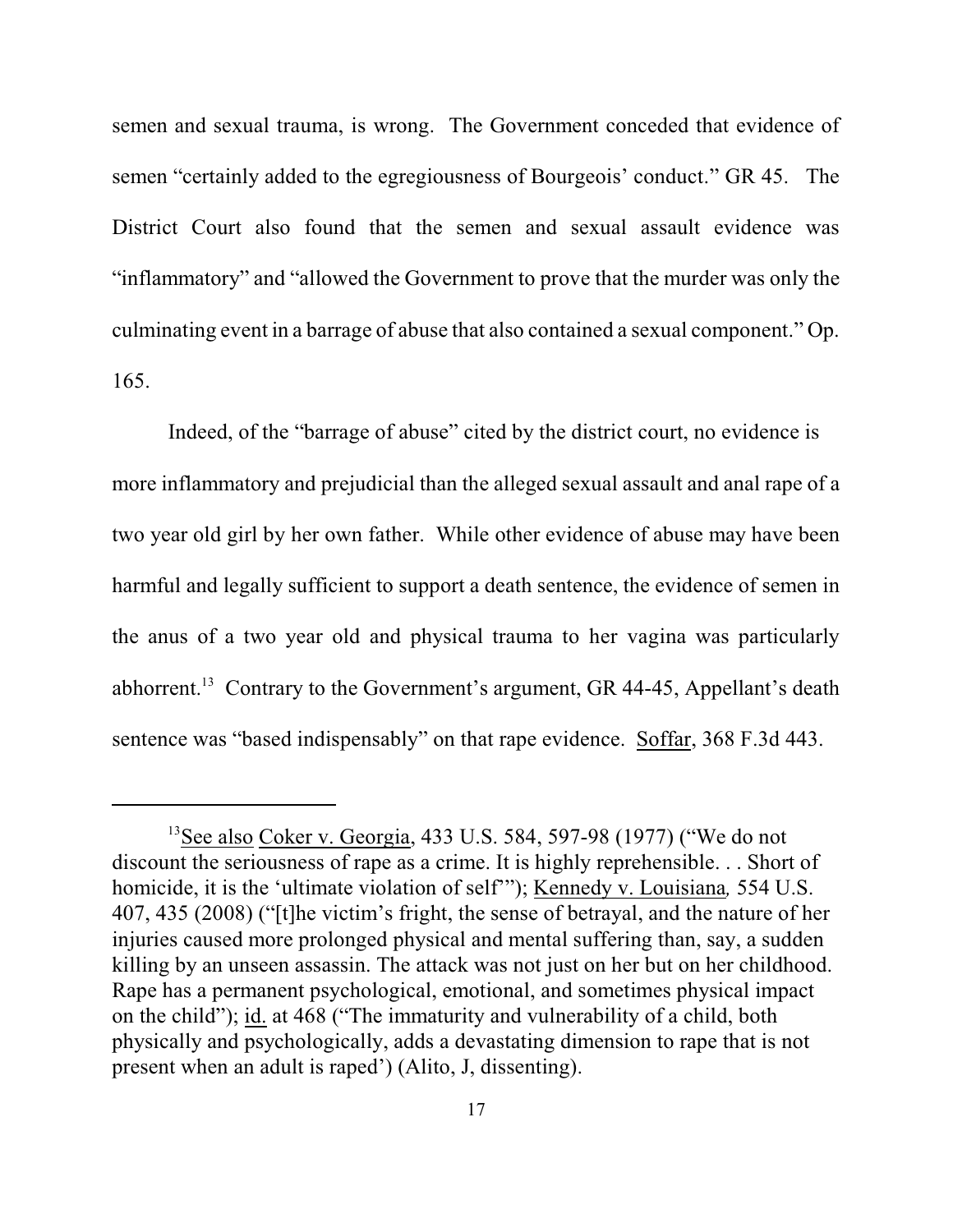Moreover, "based indispensably" is not the proper standard for determining prejudice at sentencing. This Court's prejudice determination is not about assessing whether the crime was terrible even absent evidence of sexual assault. The appropriate inquiry is whether, even in light of those terrible facts, there would have been reason for the jury to extend mercy in this case. That assessment must be made after considering the totality of the mitigation evidence presented both at trial and in the post conviction proceedings. Williams, 529 U.S. at 397 ("prejudice determination was unreasonable insofar as it failed to evaluate the totality of the available mitigation evidence."). The Government's "no-prejudice" at sentencing argument fails to even mention, let alone consider, the mitigating evidence presented in Claim III when considering the impact of Appellant's claim of ineffectiveness for failure to rebut evidence of sexual assault. 14

<sup>&</sup>lt;sup>14</sup>The Government also erroneously contends that this Court's prejudice analysis is governed by language in Lockhart v. Fretwell, 506 U.S. 364 (1993). GR, 36 ("[prejudice] does not result if the ineffectiveness of counsel does not deprive the defendant of any substantive or procedural right to which the law entitles him." (quoting Fretwell, 506 U.S. at 372)). The Supreme Court has repeatedly rejected the Government's position. See Lafler v. Cooper, 132 S.Ct 1376, 1386 (2012) ("[State] claims that this Court refined Strickland's prejudice analysis in Fretwell to add an additional requirement that the defendant show that ineffective assistance of counsel led to his being denied a substantive or procedural right. The Court has rejected the argument that Fretwell modified Strickland before and does so again now") (citing Williams v. Taylor, 529 U.S. 362, 391 (2000)); Glover v. United States, 531 U.S. 198, 202 (2001).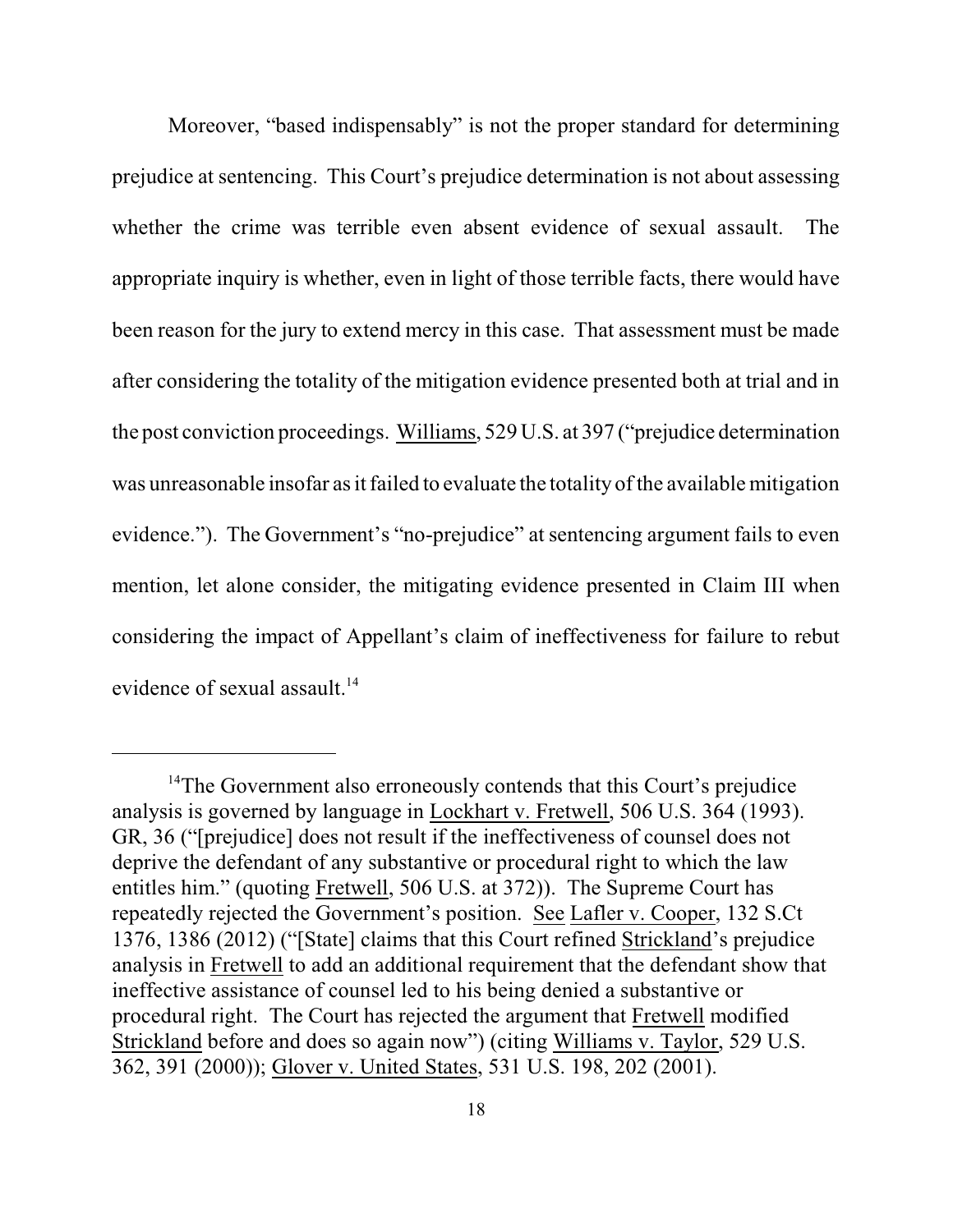Under the correct prejudice analysis, this Court must assess the reasonable probability of a life sentence had the jury known and considered that Mr. Bourgeois suffered merciless, chronic and long-standing physical abuse, was sexually abused, has significant intellectual deficits, suffers from a Borderline Personality Disorder, has organic brain damage, and had not sexually assaulted his daughter. See ClaimIII. Appellant has met that burden. Indeed, despite the nature of the crime, had the jury heard all of this evidence, there is a reasonable probability that at least one juror would have found that Mr. Bourgeois wasless morally culpable and not deserving of a death sentence. See AB 40-42, 44-45 (discussing prejudice standard); Garcia v. Quarterman, 257 Fed.Appx. 717, 723 (2007) ( $5<sup>th</sup> Cir. 2007$ ) (unpublished) (granting relief where defendant was convicted of aggravated rape and murder of a three-yearold child but the penalty-phase instructions did not permit jurors who credited mitigation of abusive childhood and substance abuse to give "effective voice" to conclusion that defendant was less culpable and not deserving of death).<sup>15</sup> At a

<sup>&</sup>lt;sup>15</sup>See also, e.g., South Carolina v. Susan Smith (S.C. 1994) (sentenced to life imprisonment *with parole* for killing, by drowning in a lake, her 3-year-old and 14-month-old children); Andrea Yates v. State, 171 S.W.3d 215 (Tex.App. 2005) (sentenced to life imprisonment *with parole* for killing her five children); Rompilla v. Beard, 545 U.S. 374, 378, 383 (2005) (finding prejudice where counsel failed to present mitigating evidence of abuse, neglect and brain damage in case where defendant committed murder by torture and had significant history of violent felonies, including rape); Williams v. Taylor, 529 U.S. 362, 418 (2000) (finding prejudice where counsel failed to present mitigating evidence of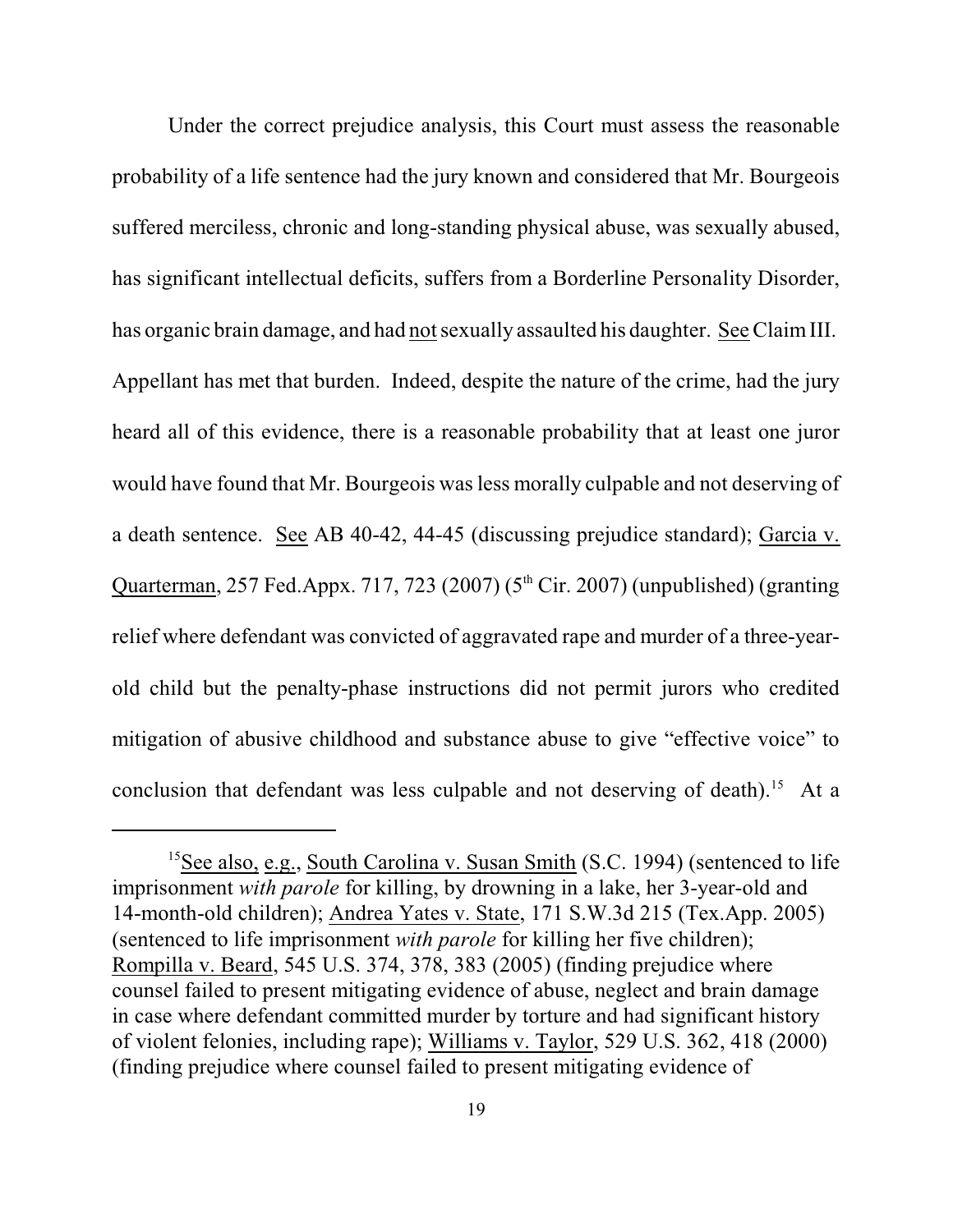minimum, Appellant has established that there is room for debate on this question and thus is entitled to a COA.

Lastly, the Government argues that Appellant was not prejudiced because a challenge to the sexual abuse evidence may have brought further attention to the allegations or the introduction of other harmful evidence. GR 46. However, the Government alleged that semen was found in JG-1999's rectum, that she had trauma to her vagina, and that Appellant should be sentenced to death because he "put his filthy semen in her little body ... his semen is all in that baby." Tr. 3/24/04, 70, 75-76. Moreover, trial counsel *attempted* to cross-examine the Government experts to challenge the semen evidence, *attempted* to argue that "there was no semen," and *attempted* to argue that there was no sexual assault. AB 24. Contrary to the Government's contention, counsel did so without opening the door to any other alleged evidence of inappropriate behavior by Mr. Bourgeois.<sup>16</sup> Thus, presenting the

childhood mistreatment, head injuries and possible organic mental impairments where defendant savagely killed a man with a mattock, beat an elderly woman into a permanent vegetative state, stole two cars, set fire to a home and the city jail, and stabbed a man during a robbery); United States v. Moussaoui, No. 01-CR-455 (E.D. Va.) (life verdict returned against conspirator in 9/11 attacks).

<sup>&</sup>lt;sup>16</sup>Notably, the allegations of sexual misconduct emanate from Robin Bourgeois, Appellant's ex-wife, who, by the Government's own admission at trial, lied about the circumstances of JG-1999's death, and testified to avoid prosecution in this matter. None of Mr. Bourgeois children, including his two other daughters, have ever alleged that he engaged in sexually inappropriate behavior.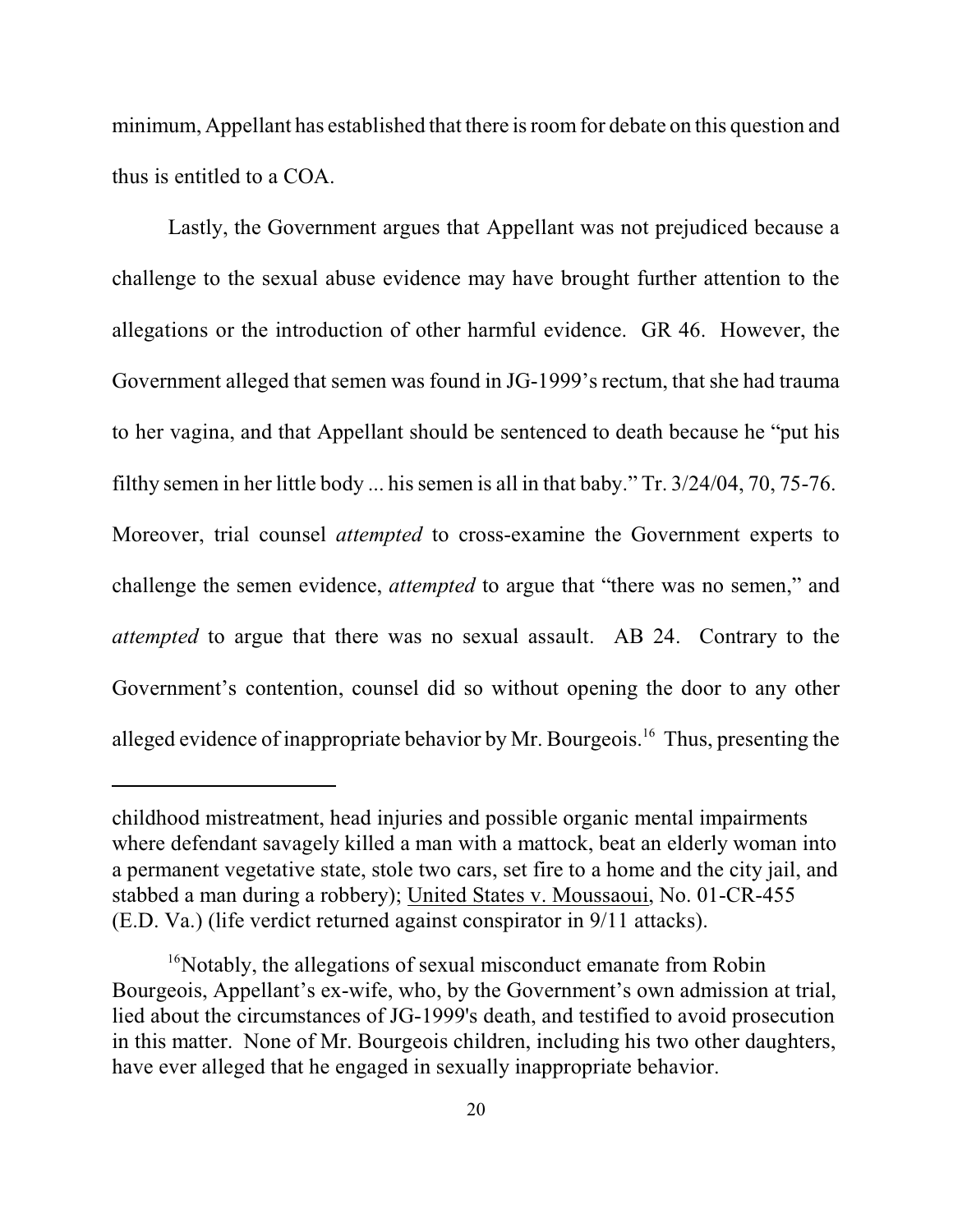evidence to counter that which was already admitted by the Government and presenting the evidence to support counsel attempted arguments would not have highlighted the issue any further, and would not have opened the door to excluded evidence.

## **CLAIM III. THIS COURT SHOULD GRANT A COA ON THE ISSUE OF WHETHER COUNSEL PROVIDED INEFFECTIVE ASSISTANCE DURING THE PENALTY PHASE.**

Trial counsel unreasonably failed to investigate his client's background, to provide his experts with sufficient time and critical information, and to prepare and communicate with his own experts. The Government acknowledges that the defense team was dysfunctional, but blames the defense experts and Appellant himself for the failures in the presentation of an accurate and compelling social history and mental health mitigation. The Supreme Court, however, has made it abundantly clear that counsel bears ultimate responsibility for the preparation and presentation of mitigating evidence in a capital case. Additionally, in an attempt to defend counsel's performance, the Government's attributes strategies to counsel that simply were not embraced by counsel at trial. In truth, with regard to the sentencing phase, counsel appeared to embrace a strategy consistent with the evidence set forth during these 2255 proceedings. Unfortunately, however, counsel utterly failed to present available evidence in support of such a mitigation theory. Finally, the Government contends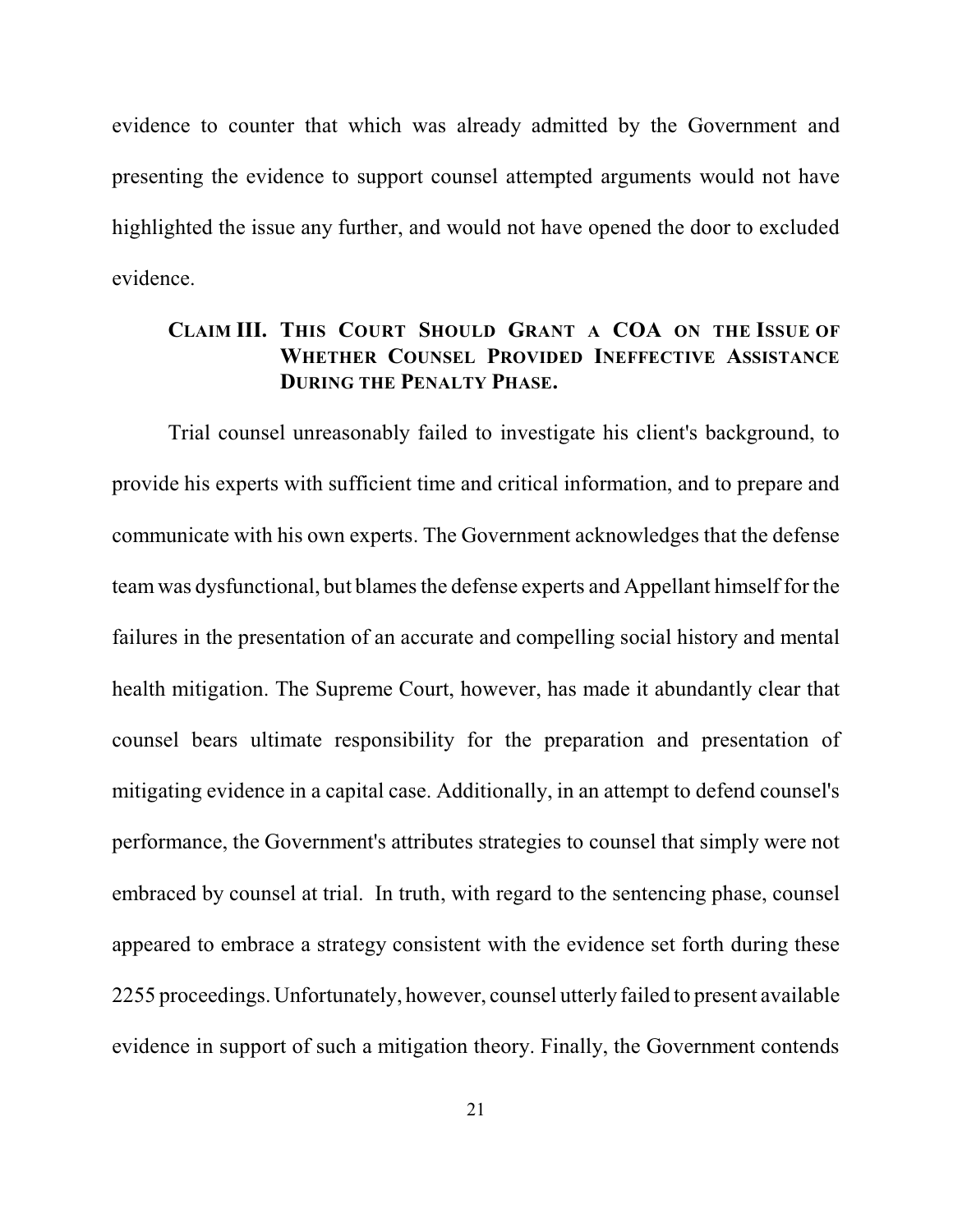that regardless of counsel's alleged failures, Appellant could not establish prejudice in this case in light of the aggravating facts of this case. This, of course, is contrary to countless cases, including Supreme Court decisions, that make clear that mitigating evidence can make a difference in even the most horrific of cases.

#### **A. Trial Counsel's Deficient Performance**

It was defense counsel's failure to prepare for trial that led to their last minute and ineffective decision not to present the substantial mitigating evidence they had at their disposal. The Government appears to concede that the defense team was dysfunctional, but lays the blame for the failure to present mitigating evidence on Appellant and on the retained experts, rather than on trial counsel.

The Government alleges that defense counsel's failure to present witnesses to describe Appellant's horrific childhood resulted fromMr. Bourgeois' failure to reveal a history of childhood abuse prior to trial. GR 56. The Government ignores, however, the fact that counsel possessed substantial evidence of childhood abuse, including the report of an interview with their client in which he revealed such abuse.<sup>17</sup> P-Ex. 61A; ROA 4182-4185. The Government also alleges that Mr.

<sup>&</sup>lt;sup>17</sup> Although Appellant did not relate his childhood history to the Government expert Dr. Estrada or to Dr. Weiner, he did reveal gruesome details of the abuse he suffered as a child to mitigation investigator Bierbaum and to trial counsel. Pet Ex. 61A; ROA 4182-4185. Likewise, repeated lay witnesses revealed details of the childhood abuse pre-trial. Id. Surprisingly, trial counsel failed to provide any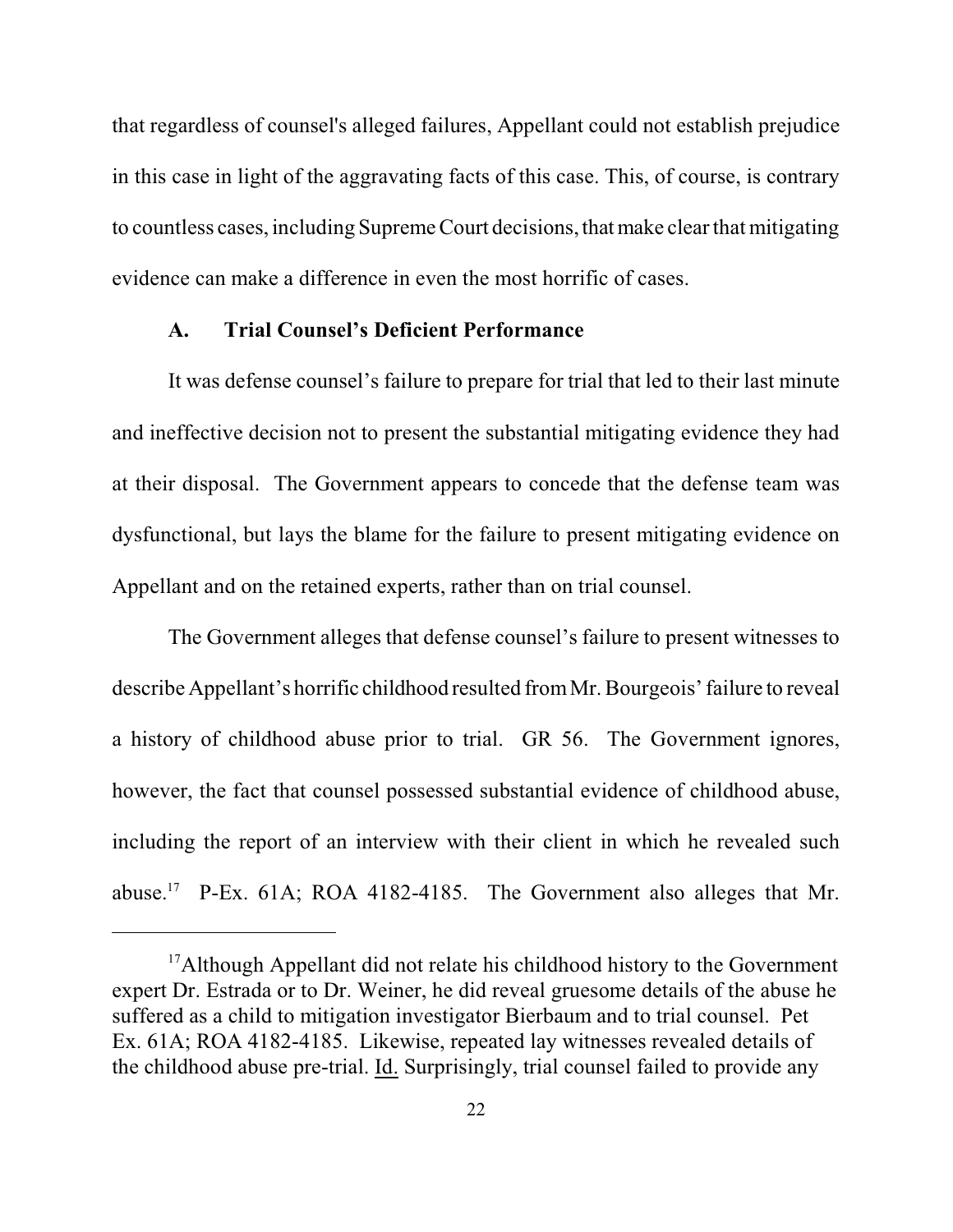Bourgeois' "lie" about his coma rendered the results of a neuropsychological evaluation revealing substantial intellectual deficits and brain damage essentially unusable, see, e.g., GR 56-57, when in fact the doctor who performed that neurospychological testing testified at the evidentiary hearing that the opposite was true, and that counsel was unreasonable in failing to call him to testify at trial. ROA 2941 (Dr. Weiner testified "that regardless of what the cause was, [Mr. Bourgeois] has some brain damage.").<sup>18</sup>

The Government next asserts that counsel's decision to rely on crossexamination of the Government's mental health expert, Dr. Estrada, to elicit the only mental health evidence in support of a life sentence was reasonable, even though 1)

information about Mr. Bourgeois' traumatic life history to their own expert, Dr. Weiner. ROA 2901-2902. ROA 2938.

<sup>&</sup>lt;sup>18</sup> Counsel had Dr. Weiner evaluate Appellant on February 28, 2004, just two days prior to the start of trial. ROA 2901. Counsel never spoke with Dr. Weiner about the coma issue, nor did they provide Dr. Wiener with any records, including medical records that documented other head injuries. ROA 2901-2902. Finally, they failed to consult with Dr. Weiner about the substance and basis of his conclusions. Had they done so, he would have told them that whether Mr. Bourgeois had gone into a coma was not crucial to his findings. ROA 2941.

Thus, the Government's claim that Dr. Weiner "had to change his opinion entirely" when he discovered that Mr. Bourgeois' report of a coma was inaccurate is a gross misrepresentation of the record.

Also, at the evidentiary hearing, the Government's own expert conceded that Mr. Bourgeois' neuropsychological tests reveal brain damage. ROA 4890- 4891, 4894.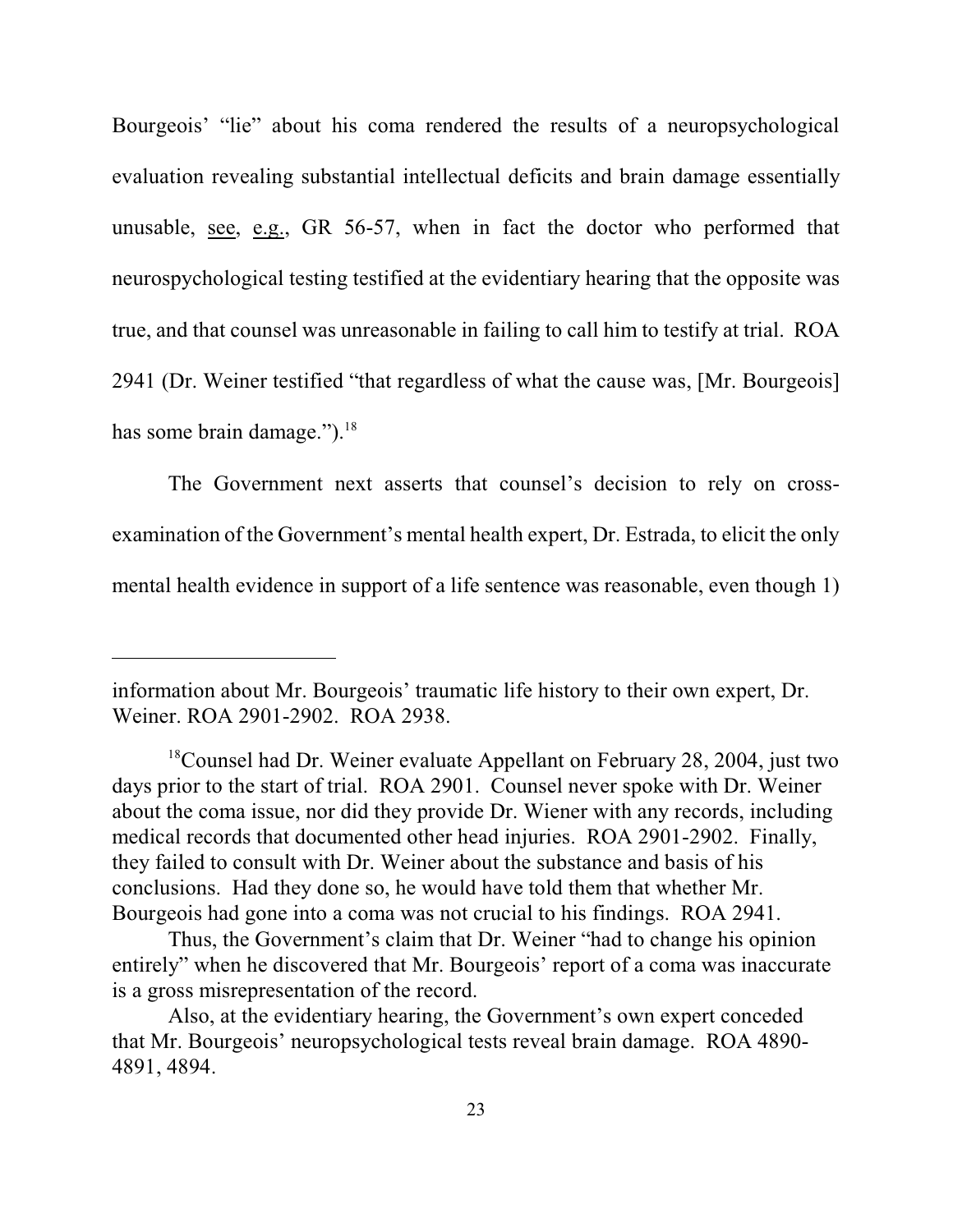Dr. Estrada was not allowed to rely on the information obtained, or the reports generated, by the defense experts; 2) Dr. Estrada had never conducted an evaluation of the defendant for the purposes of mitigation; 3) Dr. Estrada was only able to speculate about Appellant's abusive background, and was not able to refer to Appellant's brain damage at all; and 4) counsel took absolutely no steps to ensure that Dr. Estrada, who was retained and instructed by the Government, possessed adequate information about Appellant.<sup>19</sup>

In yet another futile attempt to shift blame from counsel, the Government also faults the defense experts for the failures in the penalty phase. The Government claims that Dr. Cunningham failed to inform counsel that he was not receiving the type of information necessary to conduct his evaluation. GR 58. This argument is specious. First, at the 2255 evidentiary hearing, counsel acknowledged that theywere in charge of the defense team and responsible for its functioning. ROA 4061-62. Counsel's concession is supported by the ABA Guidelines. See Guideline 10.4(B) ("Lead counsel bears overall responsibility for the performance of the defense team,

 $19$ Dr. Estrada testified during 2255 proceedings that he believed that any testimony he offered regarding Appellant at trial was incomplete in light of all the information he lacked at the time. P-Ex. 164, 18.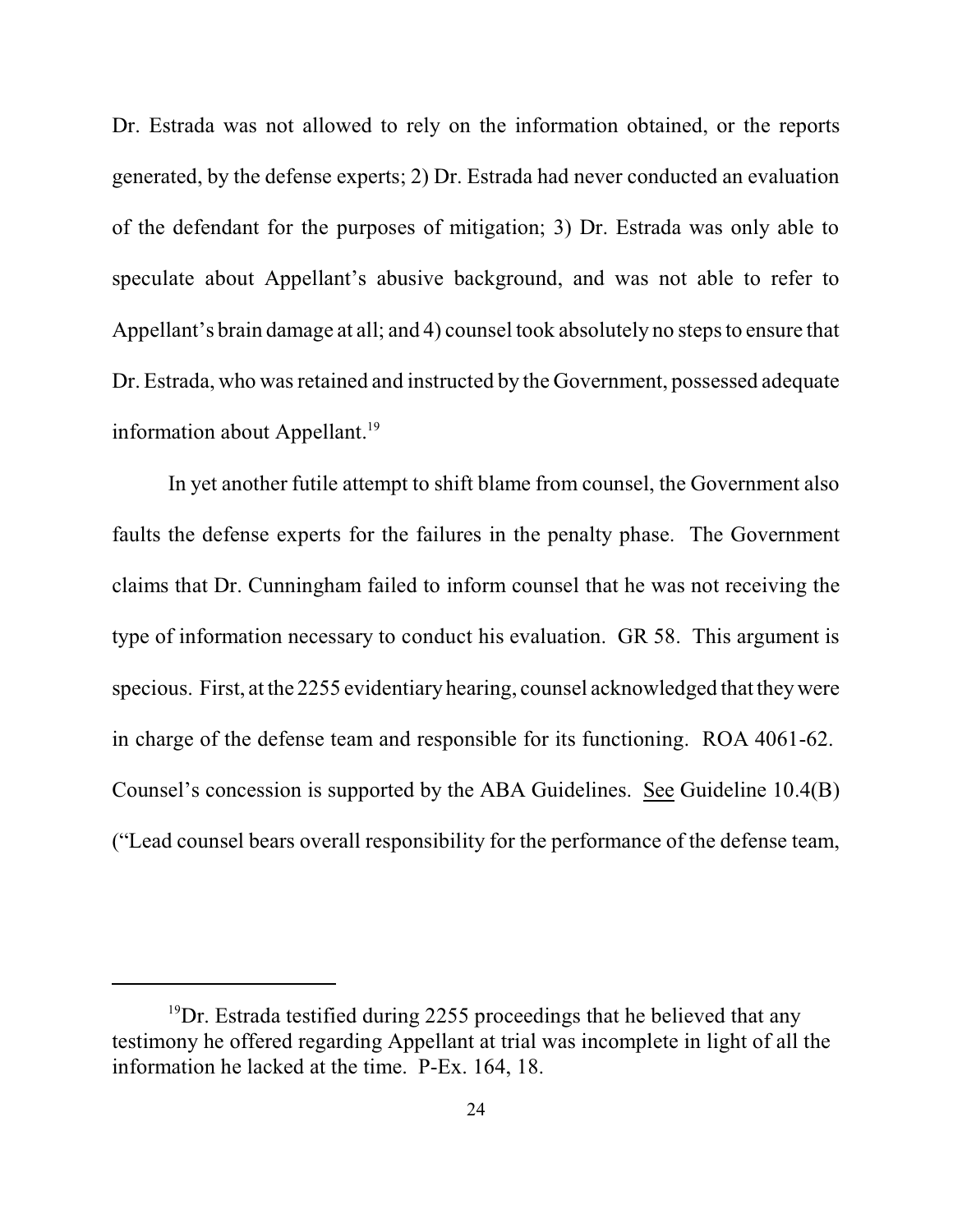and should allocate, direct, and supervise its work....").<sup>20</sup> Second, the Government ignores the documentary evidence that reveals that Dr. Cunningham informed counsel on December 1, 2003, that he had not yet received any information from anyone about the case, despite having been retained months earlier. ROA 3615. Thus, counsel was made aware of the problems on the case months before trial. The fault for any lack of communication on the team rested in the hands of trial counsel, not with counsel's expert.

The Government next contends that counsel reasonably refrained from presenting certain mitigating evidence because it presumed that Mr. Bourgeois committed the offense, which was inconsistent with the guilt phase defense. GR 66. First, the Government's argument would render the presentation of mental health and background information of a defendant unnecessary in any capital case where the defendant asserts his innocence. This is inconsistent with the Supreme Court's capital case law. Second, even if this strategy might be reasonable under some limited circumstances, it was not in fact the strategy embraced by counsel at trial. In his penalty phase closing argument, counsel explained that:

with the lingering effects of childhood and stress swirling around him, Bourgeois just 'snapped' and 'it got out of hand and ended up killing

 $20$ <sup>20</sup>The mitigation investigators were retained by and worked for defense counsel, not Dr. Cunningham. ROA 4062.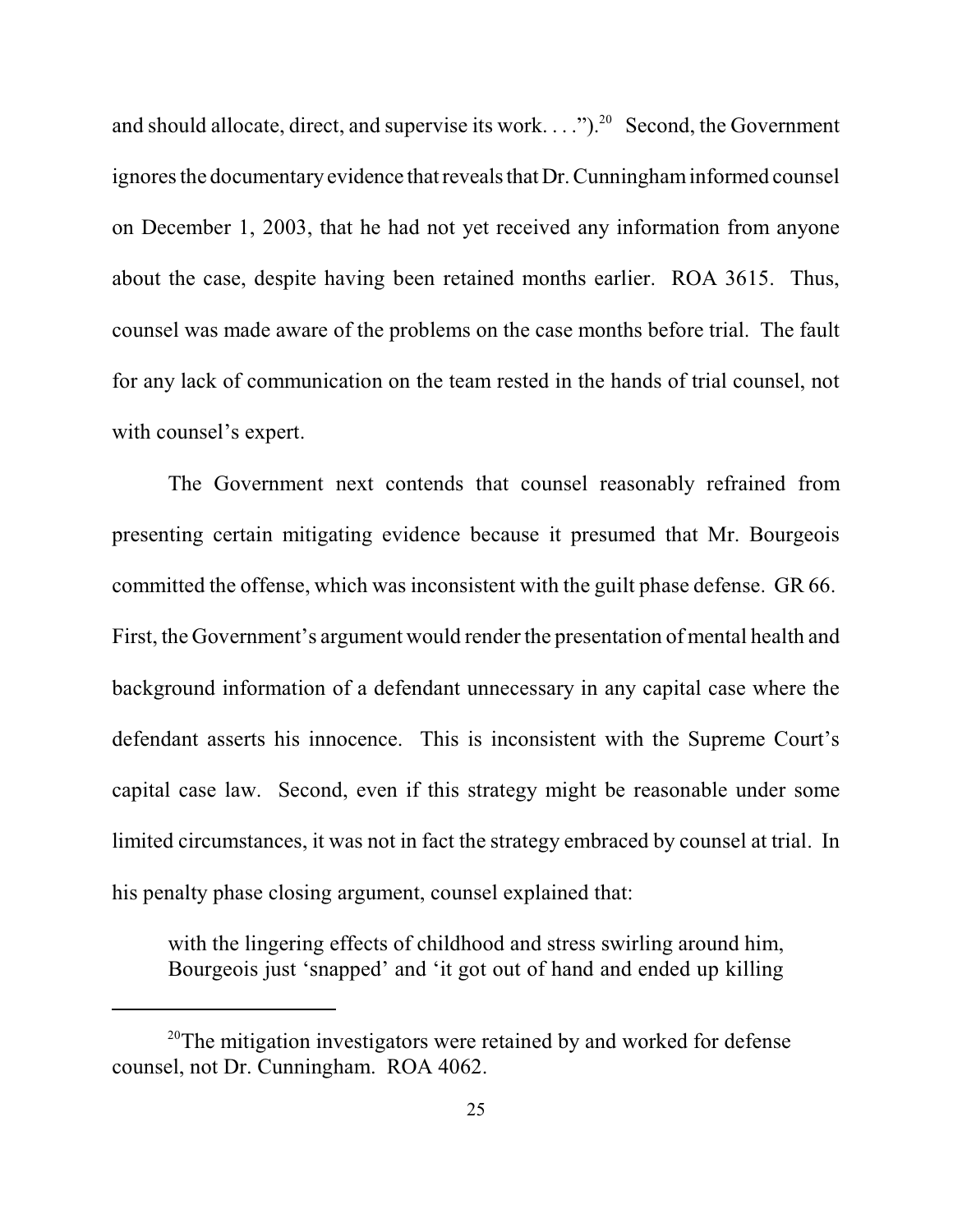her. That's not to excuse his behavior; it's to – in an attempt to try to explain what happened."

ROA 5847. See also Tr. 3/24/04, 61 ("Poor JG1999 ended up the victim of that, the victim of what Alfred Bourgeois had been becoming, the victim of who he ended up because he started out getting abused himself."). Thus, clearly counsel was acknowledging his client's guilt by the time of the sentencing phase. His closing argument set forth a theory of mitigation; unfortunately, however, the minimal evidence presented by counsel failed to support this theory.<sup>21</sup> Instead of hearing the details of the extensive abuse suffered by Appellant as a child, as well as the resulting mental health impairments and brain damage, all of which supported counsel's theory that Appellant just "snapped," jurors heard only a few unadorned statements regarding physical abuse.

The Government further defends counsel's performance by alleging that counsel is "permitted to rely upon the expertise of its experts," and that "the errors of psychological experts are not automatically attributable to counsel." GR 69, 71. The

<sup>&</sup>lt;sup>21</sup>The Government states that "[a]t the penalty phase, trial counsel argued that the Government had not proven premeditation during the guilt phase, an indirect challenge to the guilty verdict, designed to invoke any residual doubt about the guilt verdict. Dr. Estrada's presentation in the penalty phase bolstered this argument." GR 78. Even accepting the Government's characterization of counsel's penalty phase argument, this does not account for counsel's failure to present the additional mental health and mitigating evidence, all of which was consistent with such a lack-of-premeditation theory.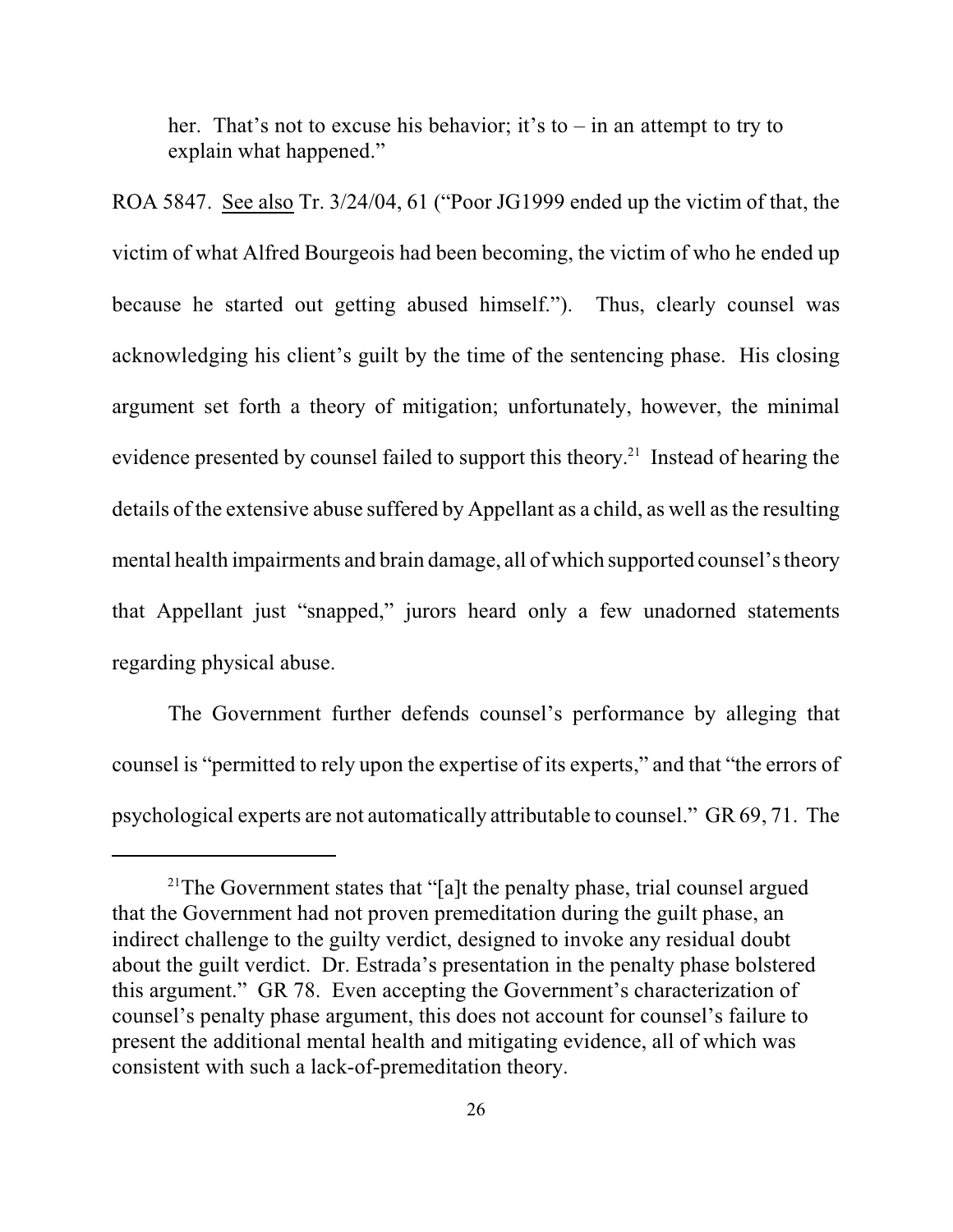Government relies on a decision from the Sixth Circuit in support of the latter contention. Id. at 71 (citing Skaggs v. Parker, 235 F.3d 261 ( $6<sup>th</sup>$  Cir. 2000)). Skaggs held that while "counsel should have taken more time and given more thought to their expert witness," Skaggs, 235 F.3d at 268, counsel was not ineffective for presenting an unqualified witness during the guilt phase. The Sixth Circuit, however, *did* find counsel ineffective for presenting that same expert witness during the penalty phase of the trial. Id. at 265. Accordingly, the Sixth Circuit granted a COA and granted relief under the Sixth Amendment. In any event, Appellant has never alleged that the effectiveness of the experts retained by counsel was grounds for relief. Instead Appellant has alleged that it was counsel's failures – failure to investigate, provide accurate information, and consult with his experts – that rendered the mitigation presentation inadequate. As explained above, the responsibility for the presentation of mitigating evidence falls squarely on counsel's shoulders.<sup>22</sup>

### **B. Appellant was Prejudiced**

In the end, the Government experts agree that Mr. Bourgeois was abused, neglected, and abandoned as a child, and that this childhood maltreatment contributed

 $22$ The defense experts testified at the 2255 hearing that they were asked to conduct their evaluations on the eve of trial; were not provided with any background materials; and had no substantive conversations with counsel about the case. AB 74-75.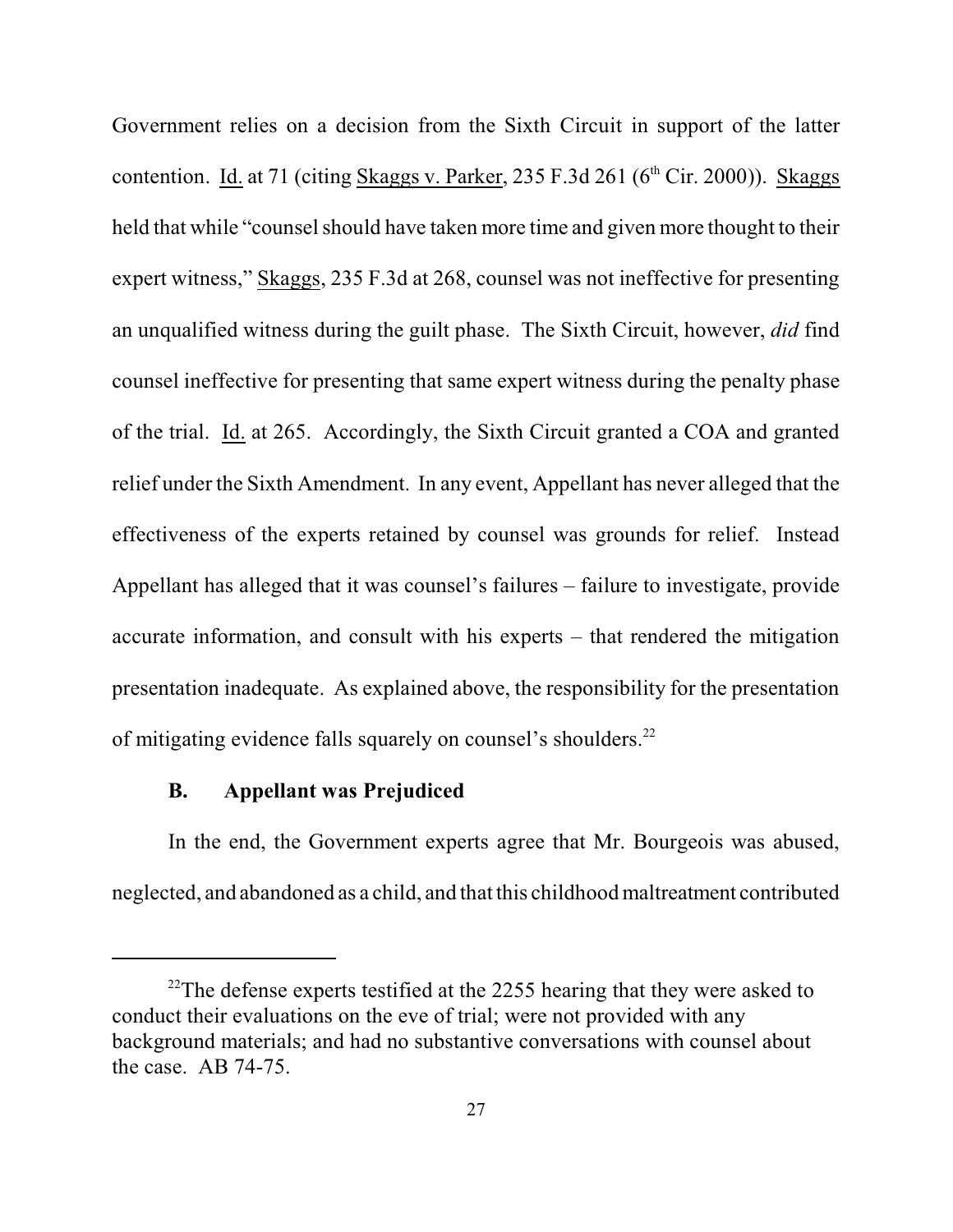to the development of a profound personality disorder. AB 64-65. Notably, the Government doctors also agreed that Mr. Bourgeois did not meet the criteria of antisocial personality disorder or sociopathy. Id. at 65.

Additionally, it is beyond dispute that Borderline Personality Disorder can cause psychotic breaks when an affected individual experiences sufficient stressors, such as those experienced by Mr. Bourgeois in the weeks leading up to the death of his daughter. AB 65. Also, the Government experts do not dispute that Appellant's intellectual functioning is, at best, in the borderline range, AB 66-67, and that he suffers from organic brain deficits that impact his ability to control his impulses and engage in executive decision making, AB 67-69. As discussed in his Brief, this type of evidence repeatedly has been found compelling and mitigating by the Supreme Court, and the failure of counsel to present such evidence routinely has served as grounds for relief under the Sixth Amendment. Finally, the Government contends that despite the fact that the district court offered a prejudice standard other than Strickland, the lower court nonetheless applied the appropriate standard. GR 88. The Government's discussion in support of this contention serves only to underscore Appellant's claim that reasonable jurists could disagree on the appropriateness of the district court's standard. Also, with regard to Strickland prejudice, the Government claims that in light of the heinous nature of the crime and the "overwhelming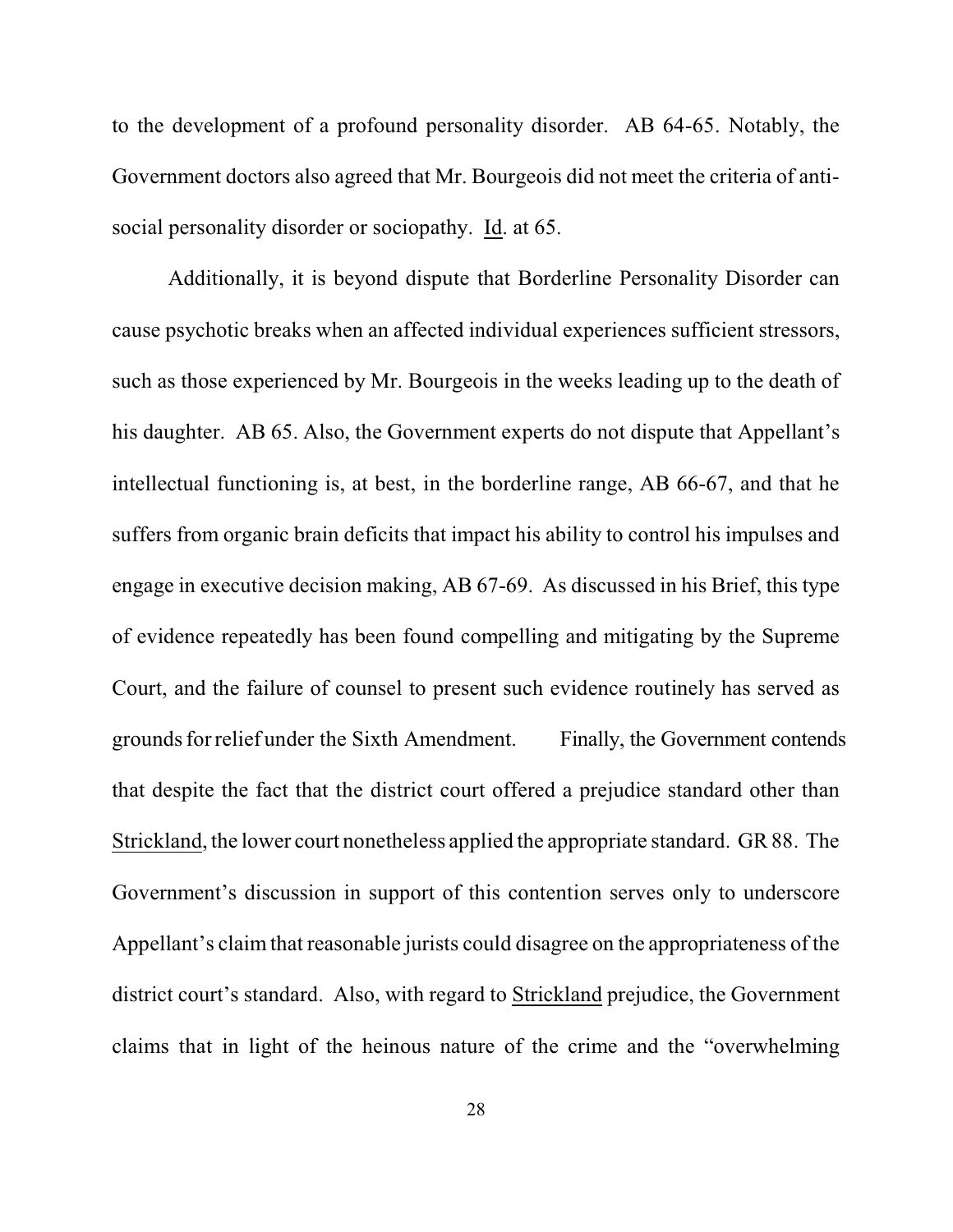evidence of aggravating factors," Appellant cannot establish such prejudice. GR 89. Again, the Government is wrong; reasonable jurist can at least debate this issue. Compelling mitigation can make a difference in even the most aggravated case. See, Claim II at 21 n. 15, supra (citing cases).

#### **CONCLUSION**

For the reasons set forth above, Appellant respectfully requests that the Court grant a Certificate of Appealability, which requires a showing (1) that reasonable jurists would find the district court's "assessment of the constitutional claims debatable or wrong," or (2) that reasonable jurists would find "it debatable whether the petition states a valid claim of the denial of a constitutional right" and "debatable whether [this Court] was correct in its procedural ruling." Slack, 529 U.S. at 483-84. Appellant has met these requirements.

Respectfully Submitted,

/s/ Victor J. Abreu Victor J. Abreu Supervising Assistant Federal Defender Federal Community Defender Eastern District of Pennsylvania Suite 545 West – The Curtis Center Philadelphia, PA 19106 215-928-0520 Victor Abreu@fd.org